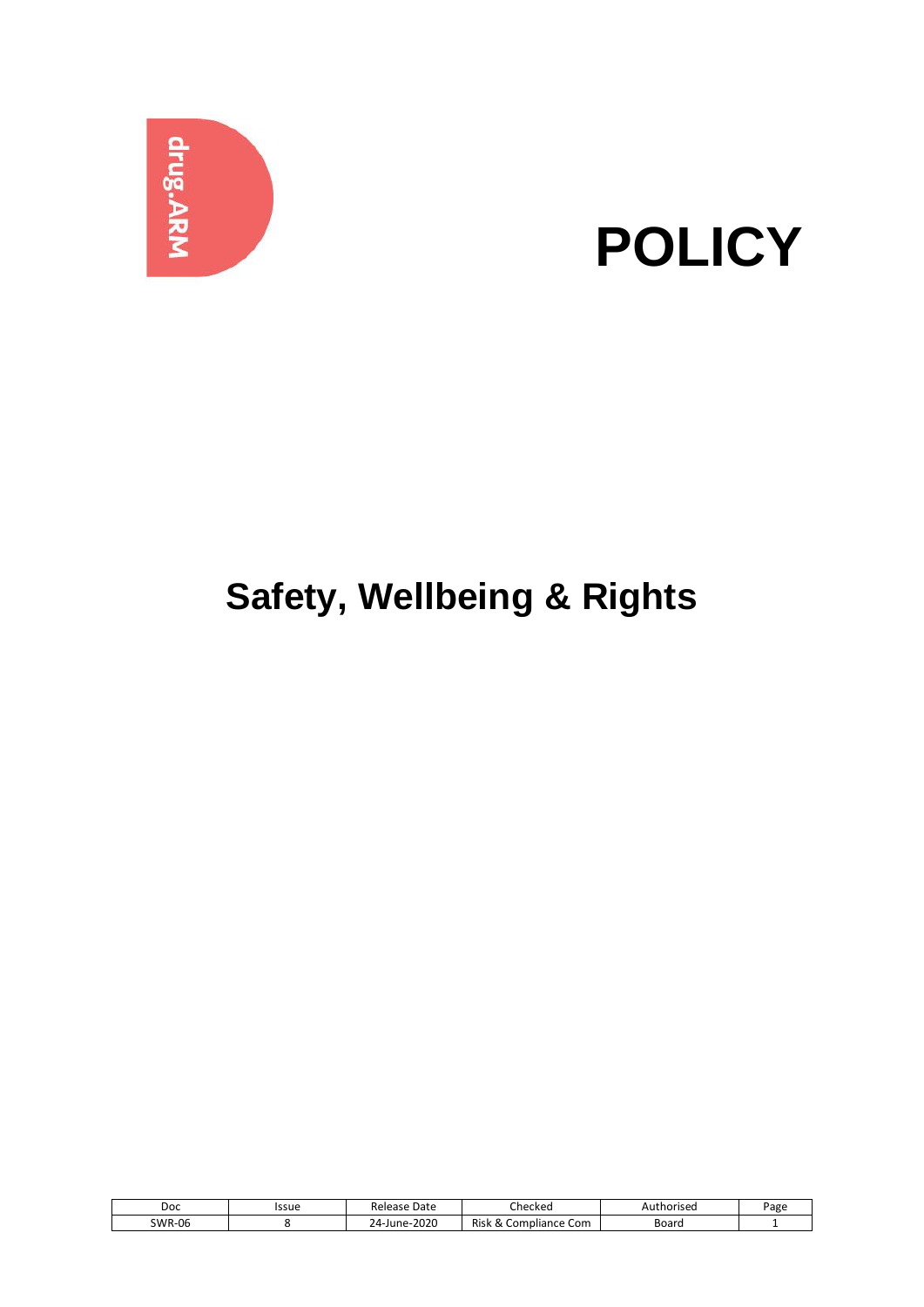# **Contents**

| Part B - Files: how we handle specific types of files that contain personal information  18 |
|---------------------------------------------------------------------------------------------|
|                                                                                             |
|                                                                                             |
| 2.                                                                                          |
| 3.                                                                                          |
| 4.                                                                                          |
| 5.                                                                                          |
|                                                                                             |
|                                                                                             |
|                                                                                             |
|                                                                                             |
|                                                                                             |

| Doc           | Issue | Date<br>Release         | Ihecked                               | Authorised | Page |
|---------------|-------|-------------------------|---------------------------------------|------------|------|
| <b>SWR-06</b> |       | 2020<br>$24$ -June- $2$ | Risk<br>റ<br>' Com<br>Compliance<br>∾ | Board      |      |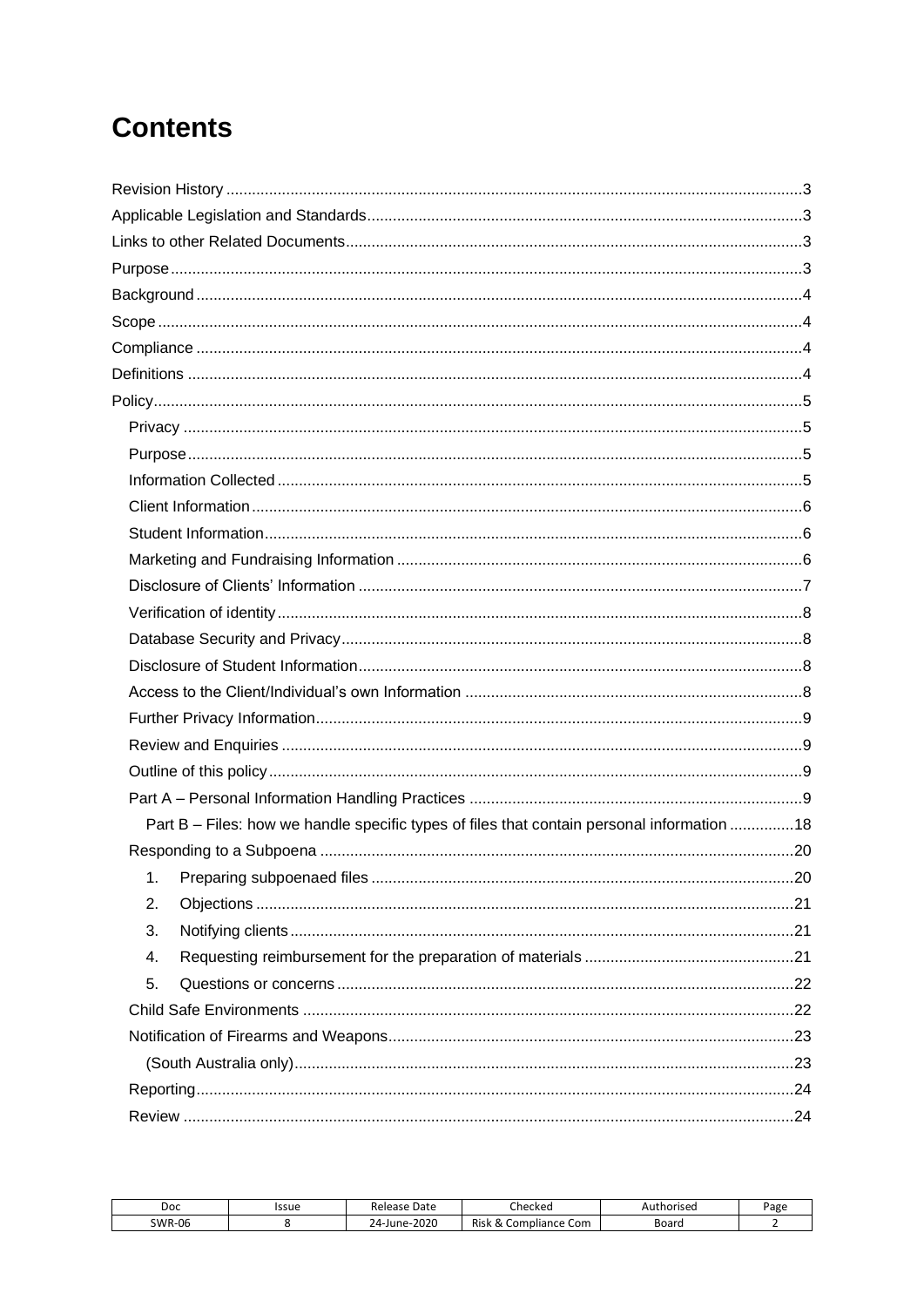# <span id="page-2-0"></span>**Revision History**

| <b>Revision</b> | <b>Details</b>                                                                                                                                                                               | <b>Date Released</b> |
|-----------------|----------------------------------------------------------------------------------------------------------------------------------------------------------------------------------------------|----------------------|
|                 | Release under new format. Was MA-009                                                                                                                                                         | 31-Mar-2015          |
| $\mathcal{P}$   | Internal privacy, database and security restrictions                                                                                                                                         | 18-Nov-2015          |
| 3               | Board Review - Verification of Identity added; Notification of Firearm<br>amended to include Weapons; Reference to single confidentiality<br>agreement form; Data security personnel updated | 27-July-2016         |
| 4               | Responding to Subpoena added; Evidence Act added to legislation;<br>Letter of Objection added to related docs.                                                                               | 11-Jan-17            |
| 5               | Privacy Act amendments included                                                                                                                                                              | 20-Sep-2018          |
| 6               | Minor review; new format.                                                                                                                                                                    | 4-Oct-2019           |
|                 | Minor review; SA requirements in disclosure added; subpoena process<br>updated; legislation updated.                                                                                         | 27-May-2020          |
| 8               | Minor review; COVID-19 notification added.                                                                                                                                                   | 24-June-2020         |

# <span id="page-2-1"></span>**Applicable Legislation and Standards**

| <b>ISO9001 Quality Management System</b>                      |
|---------------------------------------------------------------|
| Human Services Quality Framework                              |
| Child Protection Act 1999 (QLD)                               |
| Child Protection Reform Amendment Act 2017 (QLD)              |
| Child Protection (working with children) Act 2012 No 51 (NSW) |
| Evidence Act 1929 SA                                          |
| Evidence Act 1995 NSW                                         |
| Evidence Act 1997 QLD                                         |
| Firearms Act 1977 (SA)                                        |
| Human Rights Bill 2019 (Qld)                                  |
| Privacy Act 1988                                              |
| Privacy Amendment (Enhancing Privacy Protection) Act 2012     |
| Privacy Amendment (Notifiable Data Breaches) Act 2017         |
| South Australian Children and Young People (Safety) Act 2017  |

# <span id="page-2-2"></span>**Links to other Related Documents**

| Doc No.       | Title                                 | Doc No.       | Title                                 |
|---------------|---------------------------------------|---------------|---------------------------------------|
| <b>FCA-07</b> | Feedback, Complaints and Appeals      | <b>ICN-05</b> | Responding to Individual &            |
|               |                                       |               | <b>Community Needs</b>                |
| PRO-0101      | <b>Group Organisational Structure</b> | PRO-0701      | Feedback                              |
| PRO-0702      | Complaints                            | PRO-0703      | Appeals                               |
| F05.06        | Client's Privacy and Disclosure       | F06.01        | Letter of Objection to Subpoena       |
|               | Form                                  |               |                                       |
| F07.02        | <b>Client Complaint Form</b>          | <b>PD486A</b> | Medical notification to the Registrar |
|               |                                       |               | of Firearms                           |

# <span id="page-2-3"></span>**Purpose**

The purpose of this policy is to state the rights of clients of services to receive services of the organisation in a way that ensures safety and wellbeing.

| Doc           | Issue | Date<br>Release   | Checked                                                  | Authorised | ⊳age |
|---------------|-------|-------------------|----------------------------------------------------------|------------|------|
| <b>SWR-06</b> |       | 2020<br>24-June-. | Risk<br>ce Com<br>C <sub>O</sub> m<br>npliance<br>$\sim$ | Board      |      |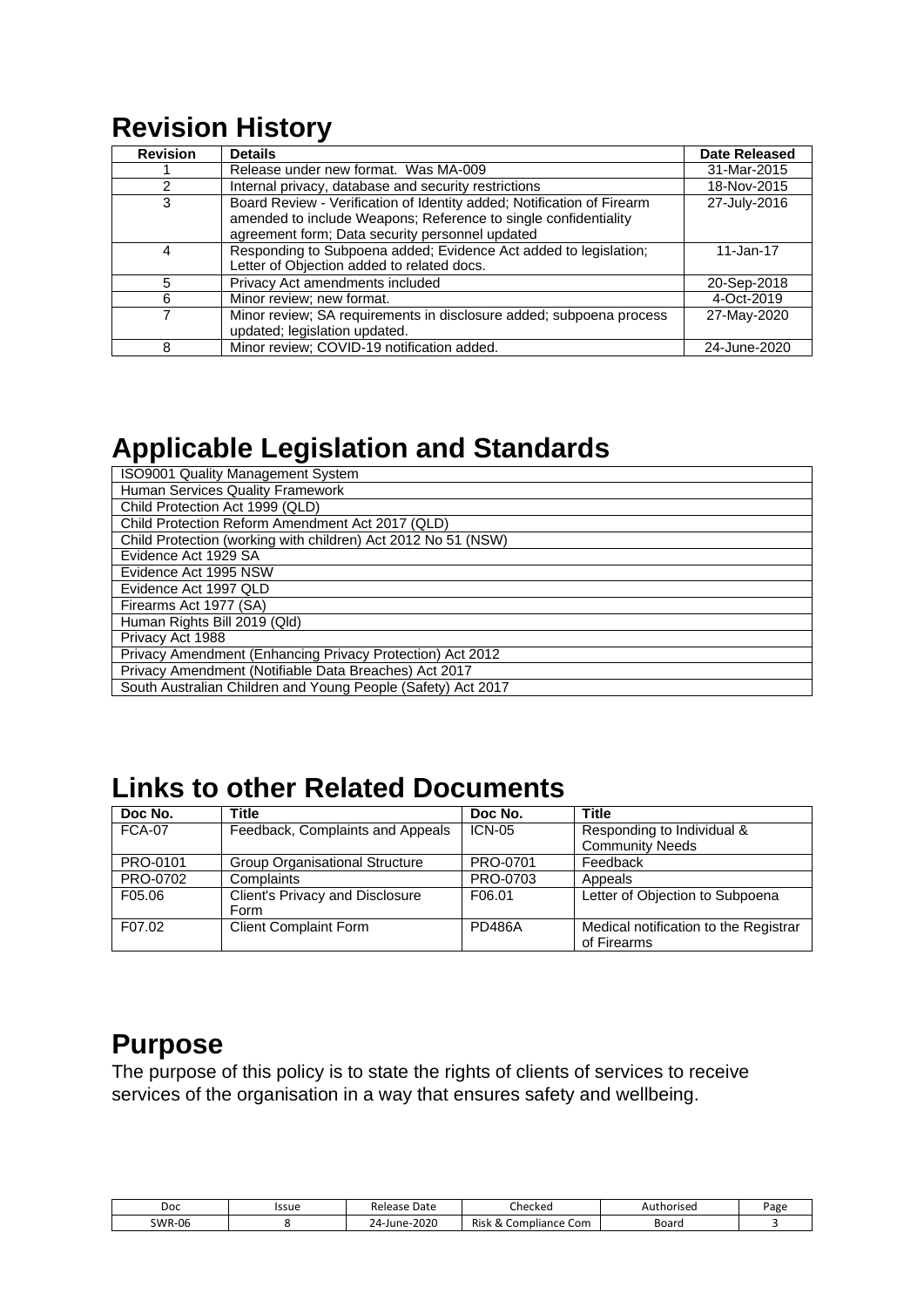## <span id="page-3-0"></span>**Background**

The Drug Awareness and Relief Foundation (Australia) (DARFA) is the parent company of all subsidiary companies (refer **PRO-0101 Group Organisational Structure**). Collectively these entities are referred to as the Group.

DARFA provides overarching governance of the Group. Subsidiary Boards meet annually and report to the DARFA Board.

For the purpose of this document:

- (i) the Board refers to the DARFA Board;
- (ii) the Committee refers to DARFA appointed Committees;
- (iii) the Organisation refers to the individual entities of the DARFA group.

### <span id="page-3-1"></span>**Scope**

This document applies to all staff and volunteers of the organisation as well as any external contractors who have entered into an agreement with the organisation

### <span id="page-3-2"></span>**Compliance**

Depending on the circumstances, non-compliance with this policy may constitute a breach of contract of employment or other contractual obligations, misconduct, sexual harassment, discrimination, or some other contravention of the law.

Failure to comply with the policy may therefore result in disciplinary action and, in more serious cases, may result in termination of employment.

### <span id="page-3-3"></span>**Definitions**

**Online users** refers to anyone that accesses any the organisation's website/s.

**Personal information** as defined by the Privacy Act 1988 (as amended) is information or an opinion about an identified individual, or an individual who is reasonably identifiable, whether true or not, and whether recorded in a material form or not.

**Sensitive information** as defined by the Privacy Act 1988 (as amended) is information or opinion (that is also personal information) about an individual's racial or ethnic origin, political opinions, membership of a political association, religious beliefs or affiliations, philosophical beliefs, membership of a professional or trade association, membership of a trade union, sexual preferences or practices or criminal record or health, genetic, biometric information or biometric templates, that is also personal information.

**The website** means any of the website/s of the organisation.

| Doc           | Issue | Date<br>Release | ~'<br>Checkec                                           | thorised:<br>AUI | Page |
|---------------|-------|-----------------|---------------------------------------------------------|------------------|------|
| <b>SWR-06</b> |       | 24-June-2020    | <b>Risk</b><br>Compliance Com<br>$\scriptstyle{\alpha}$ | Board            |      |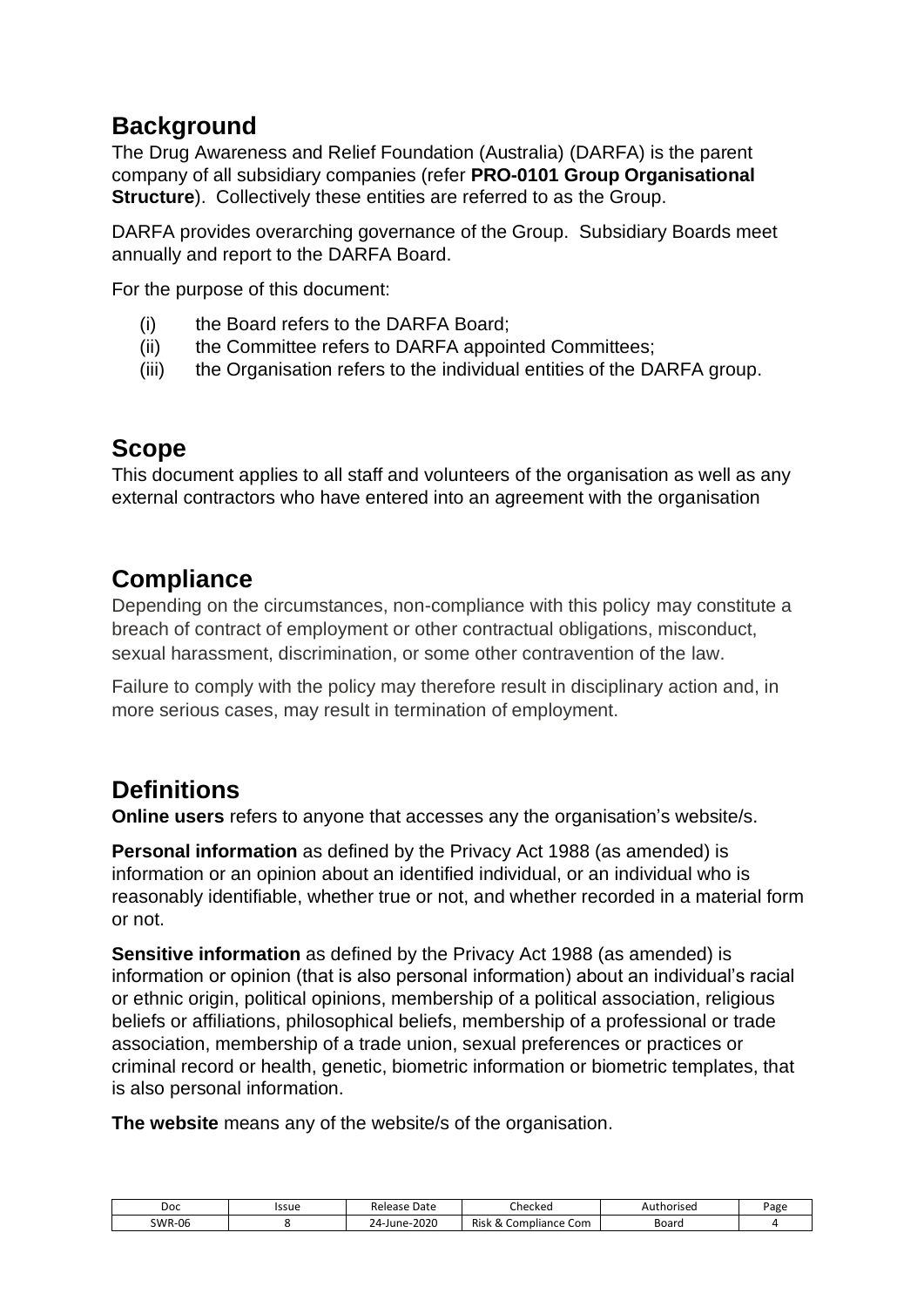# <span id="page-4-0"></span>**Policy**

#### <span id="page-4-1"></span>**Privacy**

The organisation respects the privacy of all stakeholders of the organisation including members, employees, volunteers, our clients/beneficiaries, donors, business partners, and online users. The organisation is committed to safeguarding all personal information that is provided to the organisation during its interactions.

The organisation is committed to complying with the Privacy Amendment (Private Sector) Act 2000, Privacy Amendment (Enhancing Privacy Protection) Act 2012, Privacy Amendment (Notifiable Data Breaches) Act 2017, and the privacy provisions of all applicable legislation.

The Acts set clear standards for the collection, access, storage, use and breach of personal information that we obtain as part of our business operations and service provision. This includes information we have collected from people in person, via email, from our website, over the phone and on work sites. Work sites include sites not considered premises of the organisation where the organisation's business is conducted or services provided.

#### <span id="page-4-2"></span>**Purpose**

The purpose of this privacy policy is to:

- Clearly communicate the personal information handling practices of Drug ARM
- Enhance the transparency of the organisation's operations, and
- Give individuals a better and more complete understanding of the sort of personal information that the organisation holds, and the way we handle that information.

#### <span id="page-4-3"></span>**Information Collected**

Only information that is considered necessary; through Government and funding body requirements, service provision requirements or the organisation will be collected.

Information that is given to the organisation will be used in the manner that is stipulated when the information is given. No information will be given to a third party without written consent of the individual who provided the information except in exceptional circumstances. Information will only be given to a third party without written consent, when in compliance with request of law enforcement or government departments. No information gathered including names, e-mail addresses or phone numbers will be sold to a third party. De-identified data may be collected for use in reports to funding bodies, research and marketing promotions.

| __<br>_____<br>__ | _____<br>____ | ____              |                              |            |      |
|-------------------|---------------|-------------------|------------------------------|------------|------|
| Doc               | Issue         | Release Date      | Checked                      | Authorised | Page |
| <b>SWR-06</b>     |               | 2020<br>24-June-2 | Risk<br>Compliance Com<br>Δ. | Board      |      |

Personal information may be used in: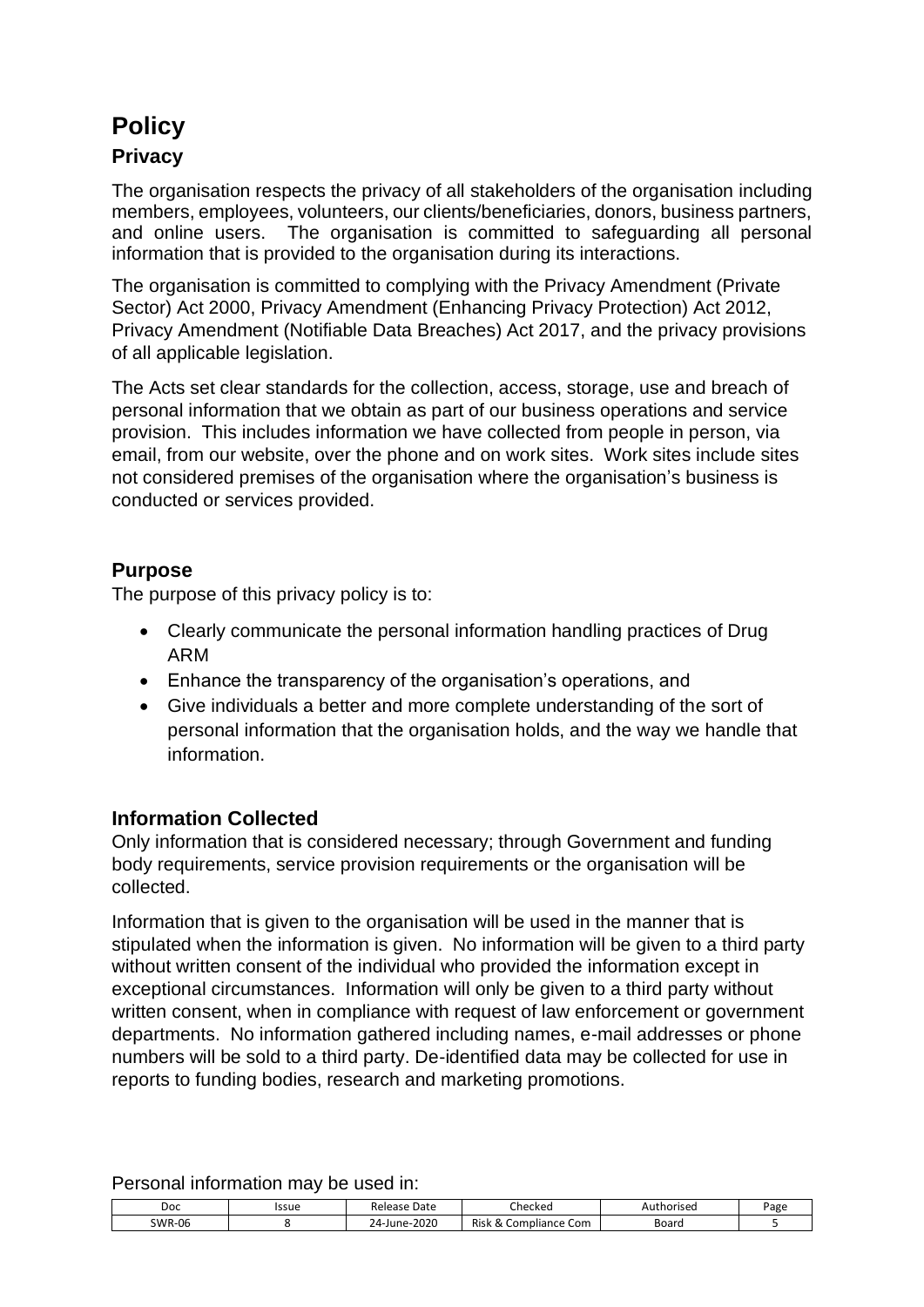- Administering the individual's employment and/or contract;
- For insurance purposes:
- To satisfy the legal obligations of the organisation.

All staff, volunteers, students and contractors of the organisation sign a [Confidentiality Agreement](file:///J:/QM/Master%20Forms/Human%20Resources/HR-003%203b%20Confidentiality%20Statement%20of%20Obligations%20Queensland.doc) form and are aware of procedures to ensure the safety of information. Clients are made aware of how to make a complaint to Government department.

#### <span id="page-5-0"></span>**Client Information**

The organisation collects information from clients to inform the services it provides, to monitor changes in clients across time, to report general statistics and trends to funding bodies and interested parties.

Health and welfare information collected may include, but is not limited to:

- An individual's personal information e.g. address, phone number etc.;
- An individual's health or ability at any time past, present or future;
- An individual's expressed wishes regarding future health service;
- Health services provided, or to be provided, to the individual.

The organisation may collect personal information about:

• Clients and their families (significant others) before, during and after the client has received services and support.

Clients are made aware of the collection and use of their information at the first client session.

#### <span id="page-5-1"></span>**Student Information**

Reasonable care is taken to protect all information that is collected relating to student's training as well as personal information from misuse, loss, unauthorised access, modification or disclosure including restricted access to electronic files, secure storage of paper files and back up of data.

#### <span id="page-5-2"></span>**Marketing and Fundraising Information**

The organisation may gather information from donors, potential donors and support members for the purpose of marketing and fundraising. Personal information held by the organisation may be disclosed confidentially to an organisation that assists the organisation in fundraising activities as authorised by the Executive Director.

As per National Privacy Principle No 2 Use and Disclosure – 2.1(c) if the information is not sensitive information and the use of the information is for the secondary purpose of direct marketing:

| Doc           | lssue | Date<br><b>מ ס בי ב</b><br>Release      | Checked                                          | Authorised | Page |
|---------------|-------|-----------------------------------------|--------------------------------------------------|------------|------|
| <b>SWR-06</b> |       | 2020<br>$24$ -June- $\overline{ }$<br>- | Risk<br>Compliance Com<br>$\scriptstyle{\alpha}$ | Board      |      |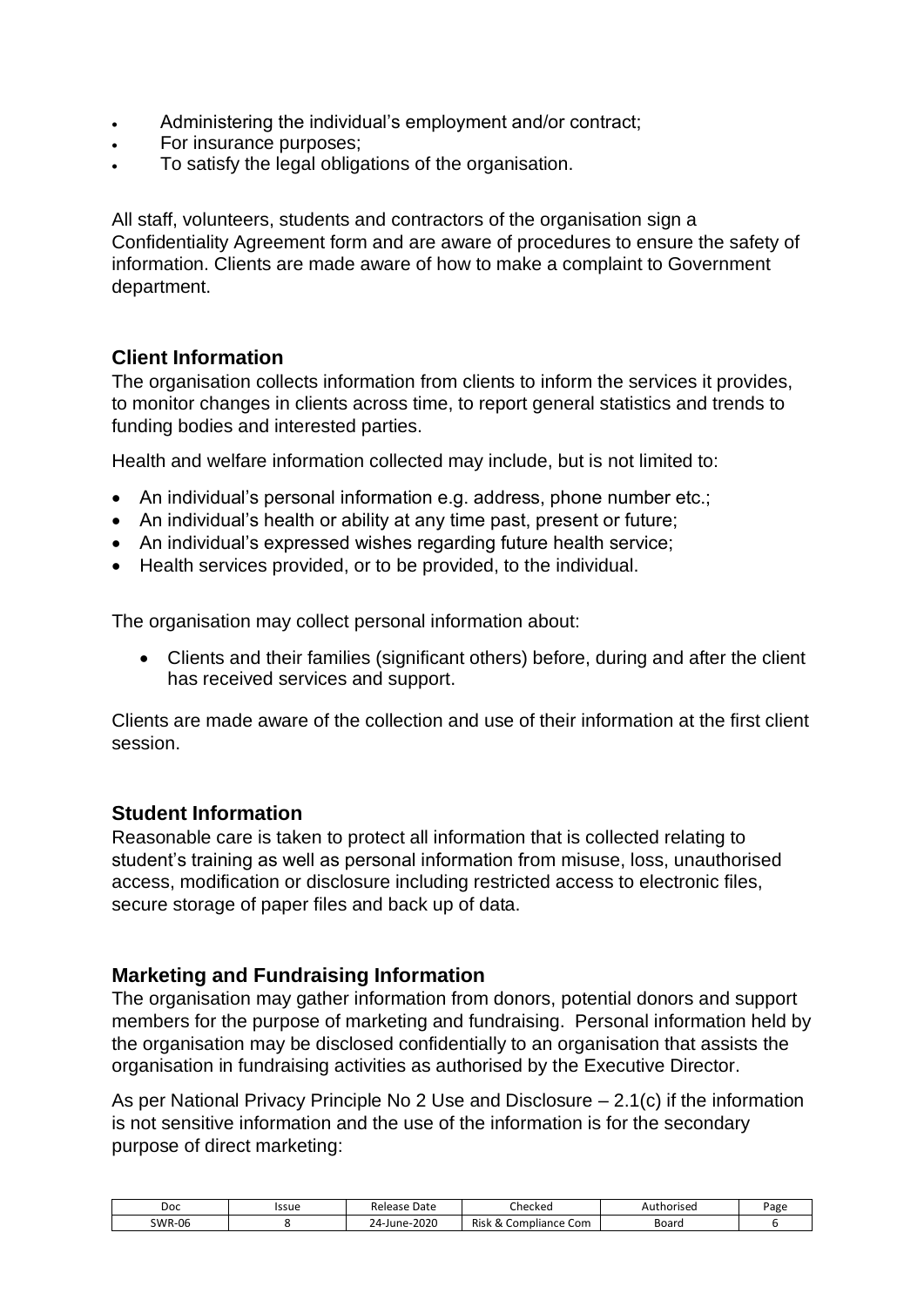- it is impracticable for the organisation to seek the individual's consent before that particular use; and
- the organisation will not charge the individual for giving effect to a request by the individual to the organisation not to receive direct marketing communications; and
- the individual has not made a request to the organisation not to receive direct marketing communications; and
- in each direct marketing communication with the individual, the organisation draws to the individual's attention, or prominently displays a notice, that he or she may express a wish not to receive any further direct marketing communications; and
- each written direct marketing communication by the organisation with the individual (up to and including the communication that involves the use) sets out the organisation's business address and telephone number and, if the communication with the individual is made by fax, telex or other electronic means, a number or address at which the organisation can be directly contacted electronically.

Permission must be obtained from the Executive Director before any donor information is downloaded or transferred via electronic format.

#### <span id="page-6-0"></span>**Disclosure of Clients' Information**

Information may be disclosed in the following circumstances with written permission from the client:

- To another agency, for the purpose of referral or case conferencing;
- Government departments;
- Medical practitioners;
- People providing services to the organisation, including specialist medical and allied health professional;
- Anyone that the individual/ client authorises

Information may be disclosed without permission from the client as per National Privacy Principles No 2 Use and Disclosure – 2.1(e) "the organisation reasonably believes that the use or disclosure is necessary to lessen or prevent" in the following circumstances:

- a serious and imminent threat to an individual's life, health or safety; or
- a serious threat to public health or public safety.
- And  $2.1$  (g)
- The use or disclosure is required or authorised through subpoena<sup>1</sup> or under law.

Under Section 150 of the South Australian Children and Young People (Safety) Act 2017, the organisation must provide information and documentation if requested by notice in writing by a Child Protection Officer in South Australia.

<sup>1</sup> Subpoena requests differ in each state. Check validity of request against the relevant statutory process.

| Doc           | Issue | Date<br>Release            | - '<br>Checked                            | Authorised | <sup>o</sup> age |
|---------------|-------|----------------------------|-------------------------------------------|------------|------------------|
| <b>SWR-06</b> |       | $-2020$<br>$24 -$<br>June- | <b>Risk</b><br>npliance Com<br>. com<br>∼ | Board      |                  |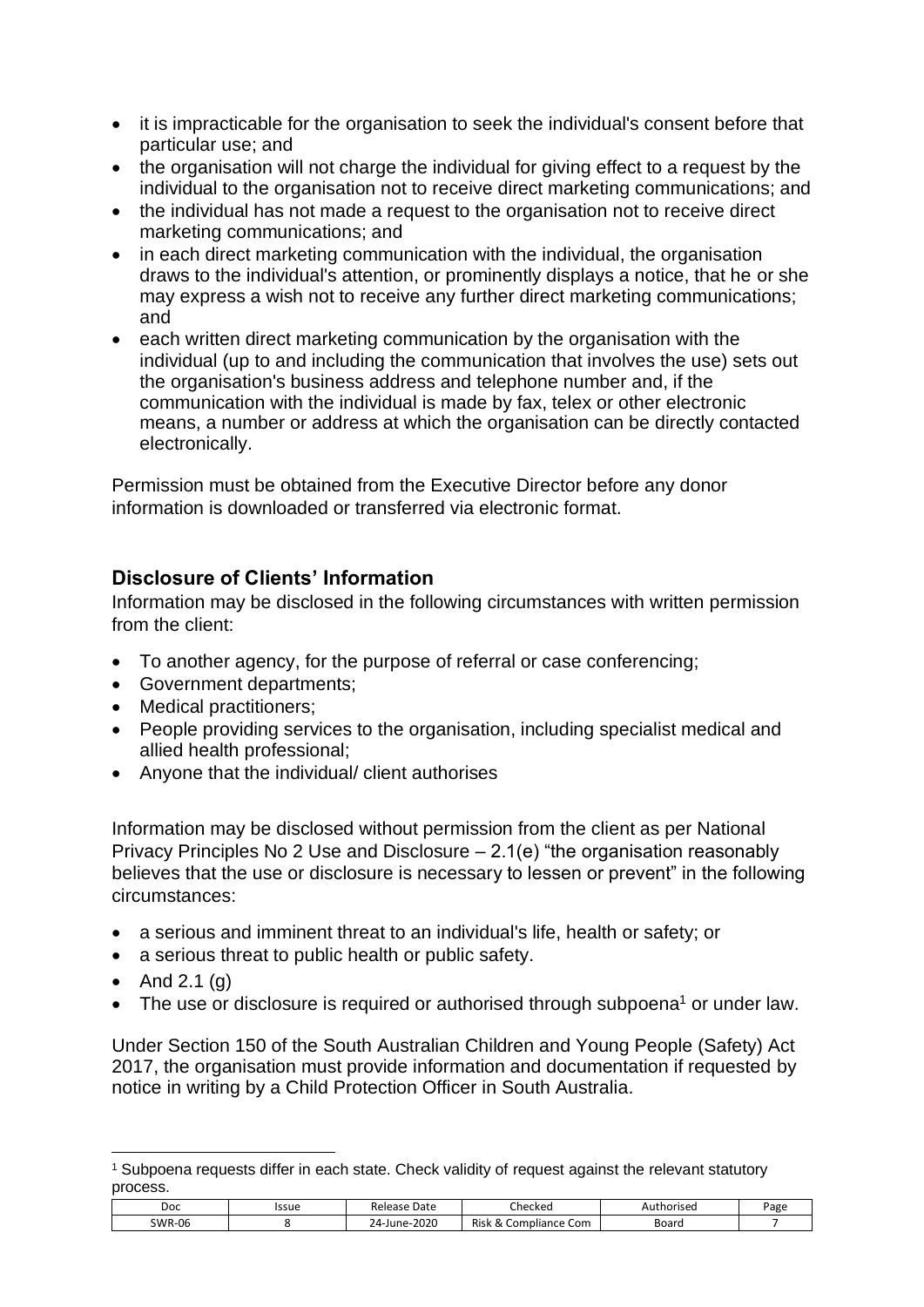#### <span id="page-7-0"></span>**Verification of identity**

Before any personal information is disclosed, staff will assure themselves of the identity of the requestor. This will be done at the discretion of the staff member to a reasonable level, and can be through sighting a photo identification (ID). Staff receiving an enquiry from a member of the community in person, by telephone, fax or by email will undertake verification process with the individual and assure themselves of their identity, before any personal information related to the individual is disclosed.

Where possible, requests for personal information will be made in writing and received through the organisation's mail or email system. Requests for personal information will be in writing and be supported by the requestor's authority to seek information. This authority will be sighted before any personal information is disclosed.

#### <span id="page-7-1"></span>**Database Security and Privacy**

The organisation utilises a CRM database to manage all client information. The following guidelines are to be strictly adhered to by all staff to ensure privacy and other legislative requirements are complied with:

- Only staff responsible for a client are to access the relevant client files and database information
- Staff are not to discuss client information amongst other clinicians
- Staff are not to share security passwords and log in details with others
- With the exception of formal meetings amongst clinicians internally on clients, for learning purposes only, clients are to be allocated a separate identifier and are not to be identified by their name.

Any breaches of the above guidelines will be reported to management and viewed as serious misconduct which may result in disciplinary action.

#### <span id="page-7-2"></span>**Disclosure of Student Information**

Student information may be used by State and Federal government agencies for statistical, reporting and or funding purposes. Students' private or personal information will not be disclosed or used in any way other than the purposes stated without their consent unless required by law.

#### <span id="page-7-3"></span>**Access to the Client/Individual's own Information**

The client/ individual will have access to any of their personal information that the organisation holds, except in circumstances where another person's privacy may be compromised if the information is disclosed and other circumstances recognised by privacy law.

| Doc           | Issue | Date<br>Release             | A,<br>Checked                                                            | Authorised | Page |
|---------------|-------|-----------------------------|--------------------------------------------------------------------------|------------|------|
| <b>SWR-06</b> |       | $-2020$<br>$24-$<br>·June-` | <b>Risk</b><br>$\sim$<br>npliance Com<br>. Com<br>$\scriptstyle{\alpha}$ | Board      |      |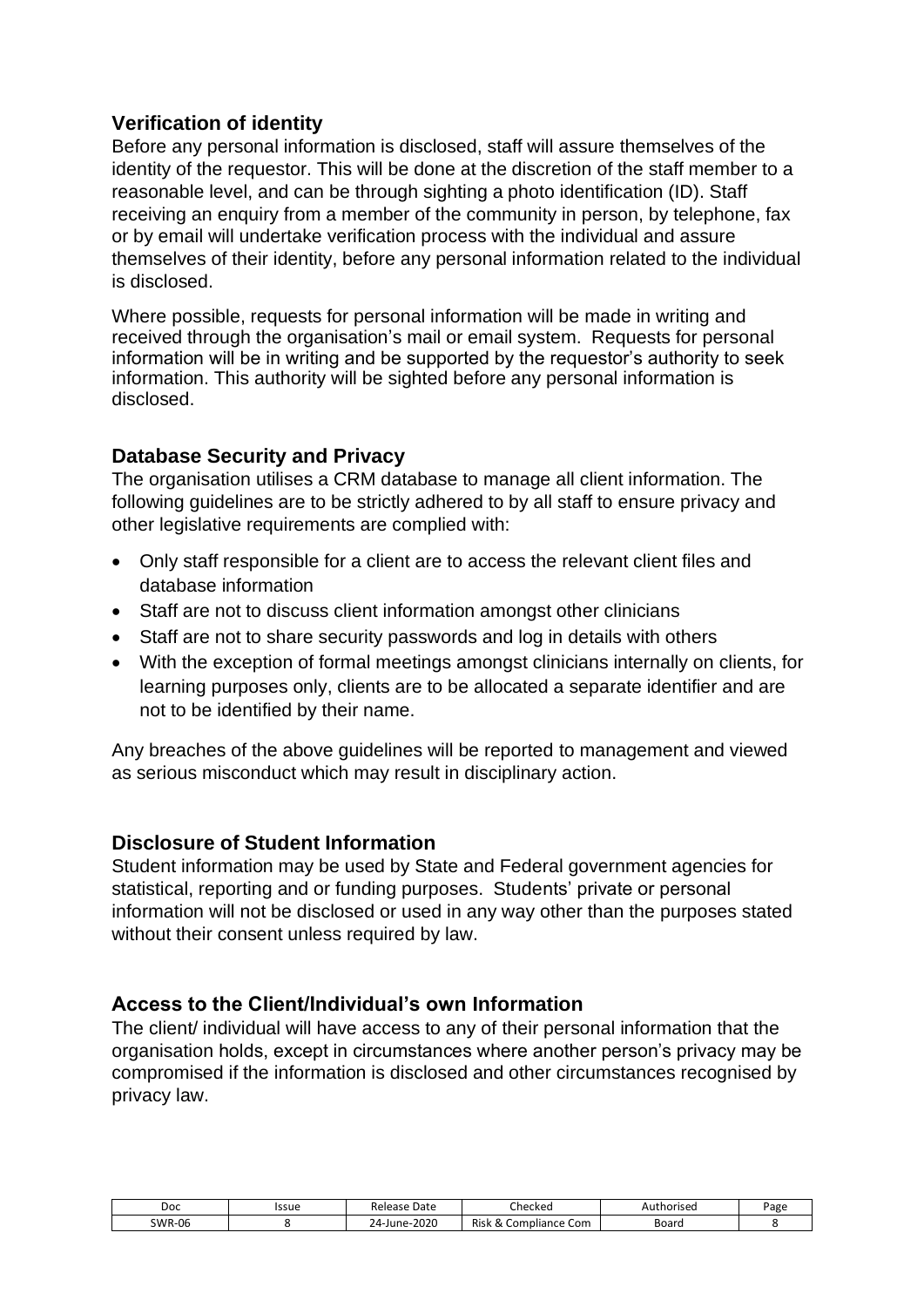#### <span id="page-8-0"></span>**Further Privacy Information**

More information about Privacy law and the National Privacy Principles is available from the Federal Privacy Commissioner at *[http://www.privacy.gov.au](http://www.privacy.gov.au/)*

Related policy and procedures include:

- Privacy and Confidentiality Agreement
- Client Disclosure Form
- Programs Policy and Procedure
- Treatment Process
- Filing, Records and Archiving (includes retention periods)

#### <span id="page-8-1"></span>**Review and Enquiries**

This policy will be reviewed at least annually and any amendments will be incorporated in the updated policy.

#### <span id="page-8-2"></span>**Outline of this policy**

'Part A – Personal Information Handling Practices' explains our general information handling practices across the organisation including information about how we collect, use, disclose and store your personal information.

'Part B – Files' offers further detail by explaining our personal information handling practices in relation to specific organisation functions or activities such as client files, and student and volunteer records. Here you can find out what sort of records we keep and why.

#### <span id="page-8-3"></span>**Part A – Personal Information Handling Practices Our obligations under the Privacy Act**

This privacy policy sets out how we comply with our obligations under the Privacy Act 1988 (Privacy Act). We are bound by the Australian Privacy Principles (APPs) in the Privacy Act which regulate how organisations may collect, use, disclose and store personal information, and how individuals may access and correct personal information held about them.

#### **Collection of personal and sensitive information**

If you would like to access any of the organisation's services on an anonymous basis or using a pseudonym, please tell us. If this is possible and lawful, we will take all reasonable steps to comply with your request. However, we may not be able to provide the services in question if we are not provided with the personal information requested.

The nature and extent of personal and sensitive information collected by the organisation varies depending on your particular interaction with the organisation.

| Doc           | Issue | Date<br>Release          | -<br>Checked                                                                             | thorised:<br>Au. | Page |
|---------------|-------|--------------------------|------------------------------------------------------------------------------------------|------------------|------|
| <b>SWR-06</b> |       | 2020<br>$74-$<br>-June-: | <b>Risk</b><br>-<br>npliance Com<br>$\mathsf{Com}$<br>$\sim$<br>$\overline{\phantom{a}}$ | Board            |      |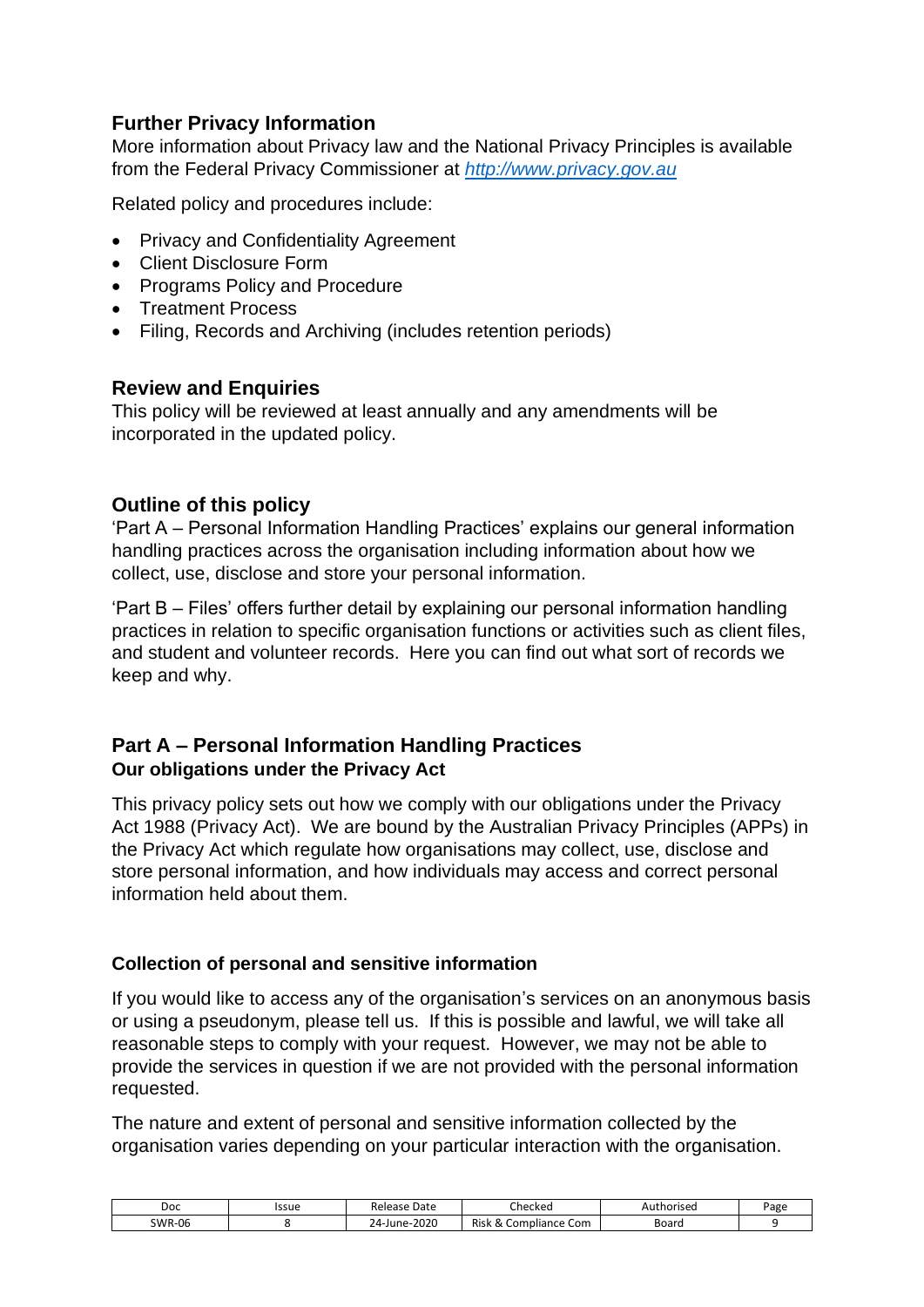The organisation collects personal and sensitive information from clients/beneficiaries, donors, business partners, staff and volunteers of the organisation, and online users. Further information about the kind of information collected from each of these groups and the usage of such information is detailed below.

#### **Clients and Beneficiaries**

Type of information collected:

- Contact details (name, address, email, etc.)
- Personal details including: date of birth, gender, income
- Information on personal issues and experiences, relationships
- Family background, supports clients may have in the community
- Areas of interest
- Health information and/or medical history
- Credit card numbers or bank account details

How the information is collected:

- Initial contact including eligibility screen
- Initial assessment
- Online registration
- Sessions
- Application/enrolment forms
- Telephone

Purpose for which the organisation uses the information:

- To provide services
- To provide clients/beneficiaries with the most appropriate services for their needs
- To meet any requirements of government funding for programs
- To monitor and evaluate existing services and plan for future services
- To produce annual reports and for research purposes that may involve contracted organisations
- To comply with legal obligations

#### **Donors**

Type of information collected:

- Contact details (name, address, email, etc.)
- Personal details including: date of birth, gender, income

| Doc           | Issue | Date<br>Release                       | A,<br>Checkec                                           | *horised<br>Aut | Page |
|---------------|-------|---------------------------------------|---------------------------------------------------------|-----------------|------|
| <b>SWR-06</b> |       | $-2020$<br>$24$ -June- $\overline{ }$ | <b>Risk</b><br>Compliance Com<br>$\scriptstyle{\alpha}$ | Boarc           | -    |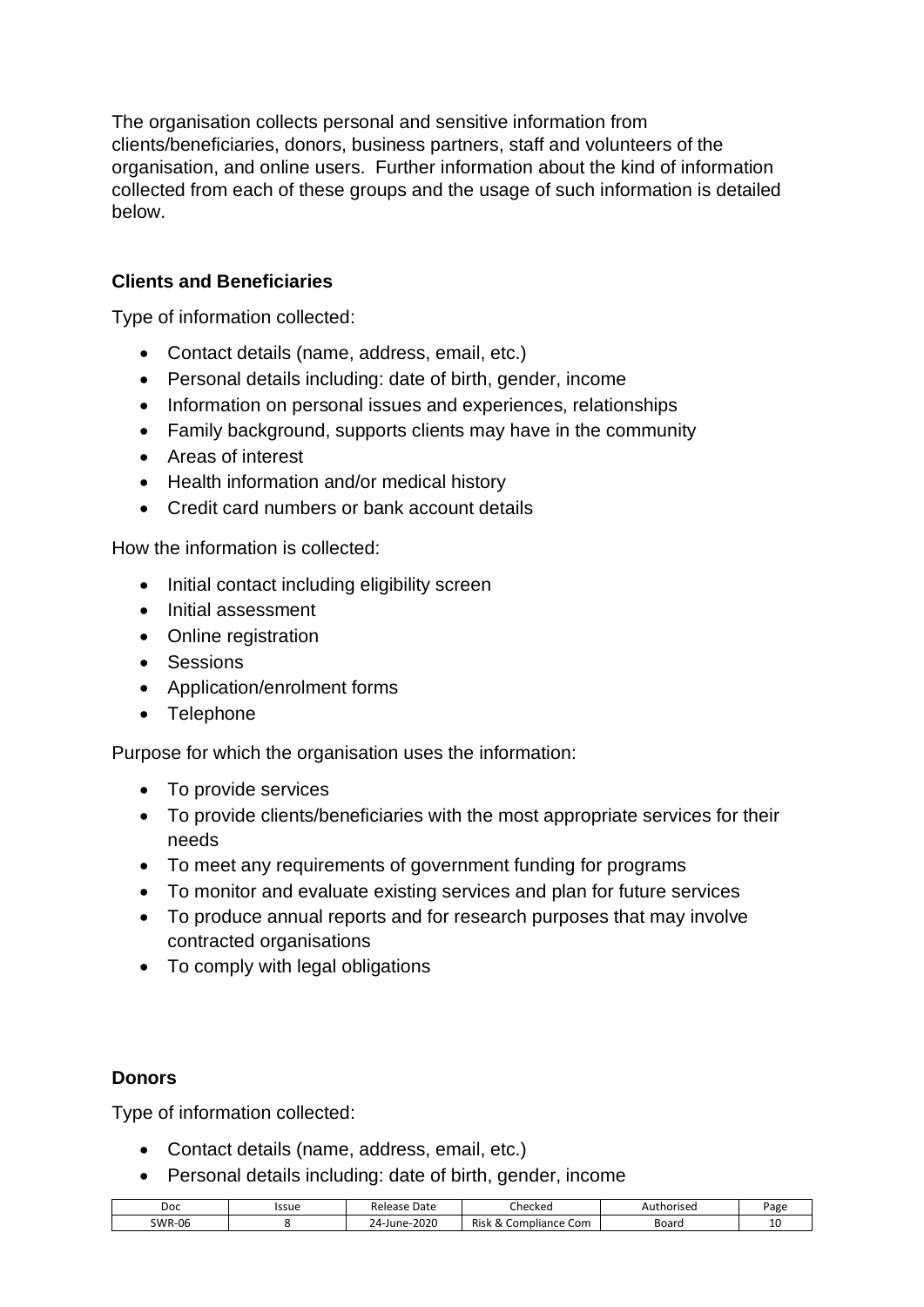- Areas of interest
- Donation history
- Credit card numbers or bank account details of all our donors
- Expiration date of credit card

How the information is collected:

- Communications, email, flyers
- Online registration
- Telephone

Purpose for which the organisation uses the information:

- To provide services
- To process donations and provide accurate receipts
- To facilitate on-going fundraising and marketing activities
- To comply with legal obligations
- To provide transparency relating to donated funds, particularly for Appeals for public donations

#### **Business Partners**

Type of information collected:

- Contact person's name, the name of the organisation which employs the person, telephone numbers, fax number, street and postal address, email address and position title
- Areas of interest by category and industry
- Bank details (if the organisation is to receive payment or make payment for services received)
- Australian Business Number (ABN)
- Type of support (e.g. Workplace giving, goods in kind, program support, volunteering)

How the information is collected:

- Communications, email, flyers
- Online registration
- Telephone

Purpose for which the organisation uses the information:

- To provide services
- To process donations and provide accurate receipts
- To pay for services

| Doc    | Issue | Date<br>кею<br>-935                | :heckec                                             | haricad <sup>.</sup><br>чu.<br>15 C.U | -<br>∍age |
|--------|-------|------------------------------------|-----------------------------------------------------|---------------------------------------|-----------|
| SWR-06 |       | $-2020$<br>⊡n≙<br>'/l_<br><u>~</u> | $\sim$<br><b>Risk</b><br>Com ا<br>Compliance :<br>∾ | Board                                 | --        |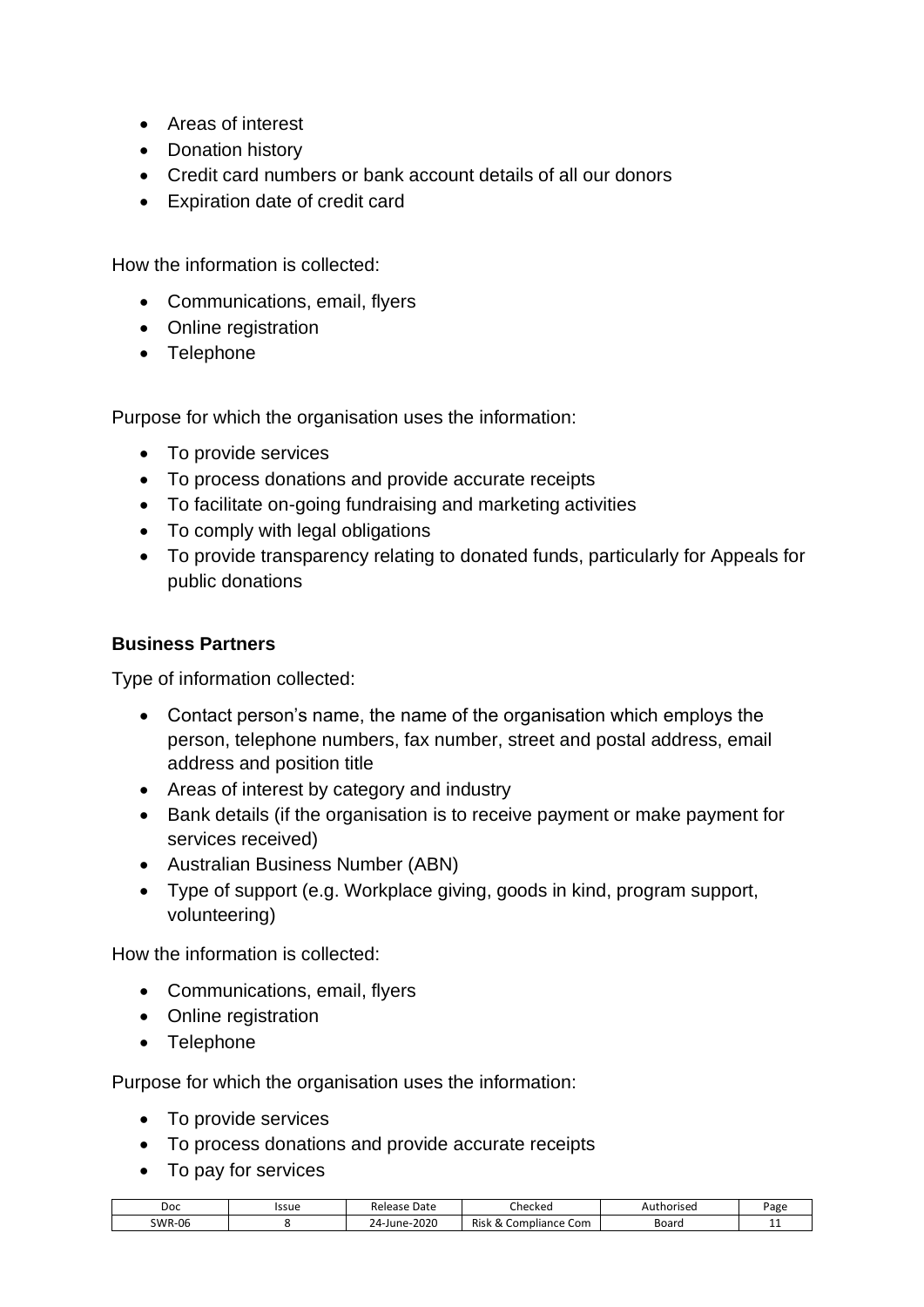- To establish and manage partnerships
- To receive services from you or the organisation that employs you
- To manage the organisation's relationship with the business partner
- To provide information about the organisation's services
- To update the company on the organisation's appeals for public donations, programs and services

**People** (volunteers, employees, delegates) and candidates for volunteer work and prospective employees)

Type of information collected:

- Contact details (name, address, telephone numbers, email, etc.)
- Personal details including personal details of emergency contact person(s)
- Date of birth
- Country of birth, citizenship, residency and/or visa details
- Details of current/previous employment or volunteer involvement
- Skills and experience
- Languages spoken and written
- Qualifications, drivers licence details
- Information and opinions from referees for prospective employees and candidates for volunteer work
- A police check may be required for some roles in the organisation (particularly those involving children, young people and other vulnerable individuals). Individuals will be required to provide certain information for a Police Check. There are different arrangements for Police Checks in each state and territory of Australia. In some cases, the Police Check will be received directly by the organisation and then stored securely or destroyed.
- In some situations, it is necessary for the organisation to collect or receive information about an individual's health. In this circumstance, the organisation will advise why the information is being collected and whether and to whom it will be released.

Purpose for which the organisation uses the information:

- To provide services
- To process an application to become a member, volunteer or employee of our organisation
- To facilitate a placement in an appropriate service or position
- To assist with services whilst an individual is employed or engaged as a volunteer with the organisation
- To provide feedback on performance as a volunteer or employee
- To meet legislative responsibilities to all volunteers and employees
- To obtain feedback from individuals about their experiences

| Doc           | Issue | Date<br>Release   | :hecked                                                          | horised | Page    |
|---------------|-------|-------------------|------------------------------------------------------------------|---------|---------|
| <b>SWR-06</b> |       | 2020<br>24-June-2 | Risk<br>റ<br>. Com<br>comr<br>mpliance<br>$\scriptstyle{\alpha}$ | Board   | <b></b> |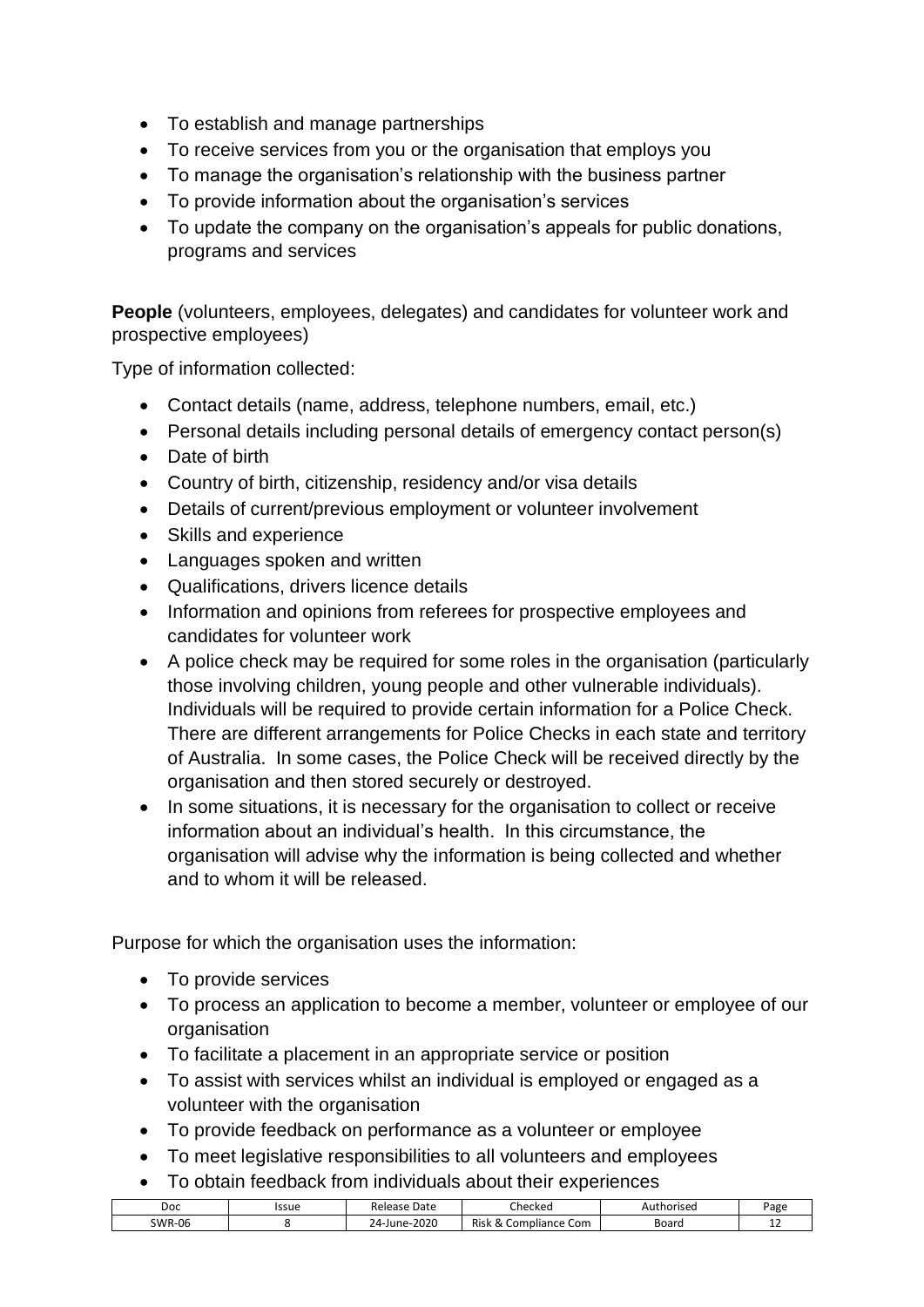- To assist the organisation to review and improve its programs and services to keep individuals informed about the organisation's developments and opportunities
- To provide information about the organisation's services
- To facilitate further involvements with the organisation (e.g. membership, donor)

#### **Members**

Type of information collected:

- Contact details (name, address, telephone numbers, email, etc.)
- Date of birth
- Credit card details
- Expiration date of credit card
- Areas of interest

Purpose for which the organisation uses the information:

- To provide services
- To provide communication updates and ensure transparency relating to donated funds, particularly Appeals for public donations, and organisation operations
- To process donations and provide accurate receipts
- To facilitate ongoing fundraising and marketing activities
- To provide information about the organisation
- To receive invitations to upcoming events and activities
- To recognise your support of the organisation

#### **Online Users**

To the extent that this Privacy Policy applies to online privacy issues, it is to be read as forming part of the terms and conditions of use for the organisation's website.

Type of information collected:

- Contact details (name, address, telephone numbers, email, etc.)
- Credit card number
- Expiration date of credit card
- Non-personal information e.g. Visitor navigation and statistics
- Server address, browser type, date and time of visit
- Personal information

Purpose for which the organisation uses the information:

| Doc           | Issue | Date<br>Release        | Checked                                    | thoriseo<br>¬u≀ | Page |
|---------------|-------|------------------------|--------------------------------------------|-----------------|------|
| <b>SWR-06</b> |       | 2020<br>$24-$<br>June- | Risk<br>-<br>mpliance Com<br>.0r<br>$\sim$ | Board           | --   |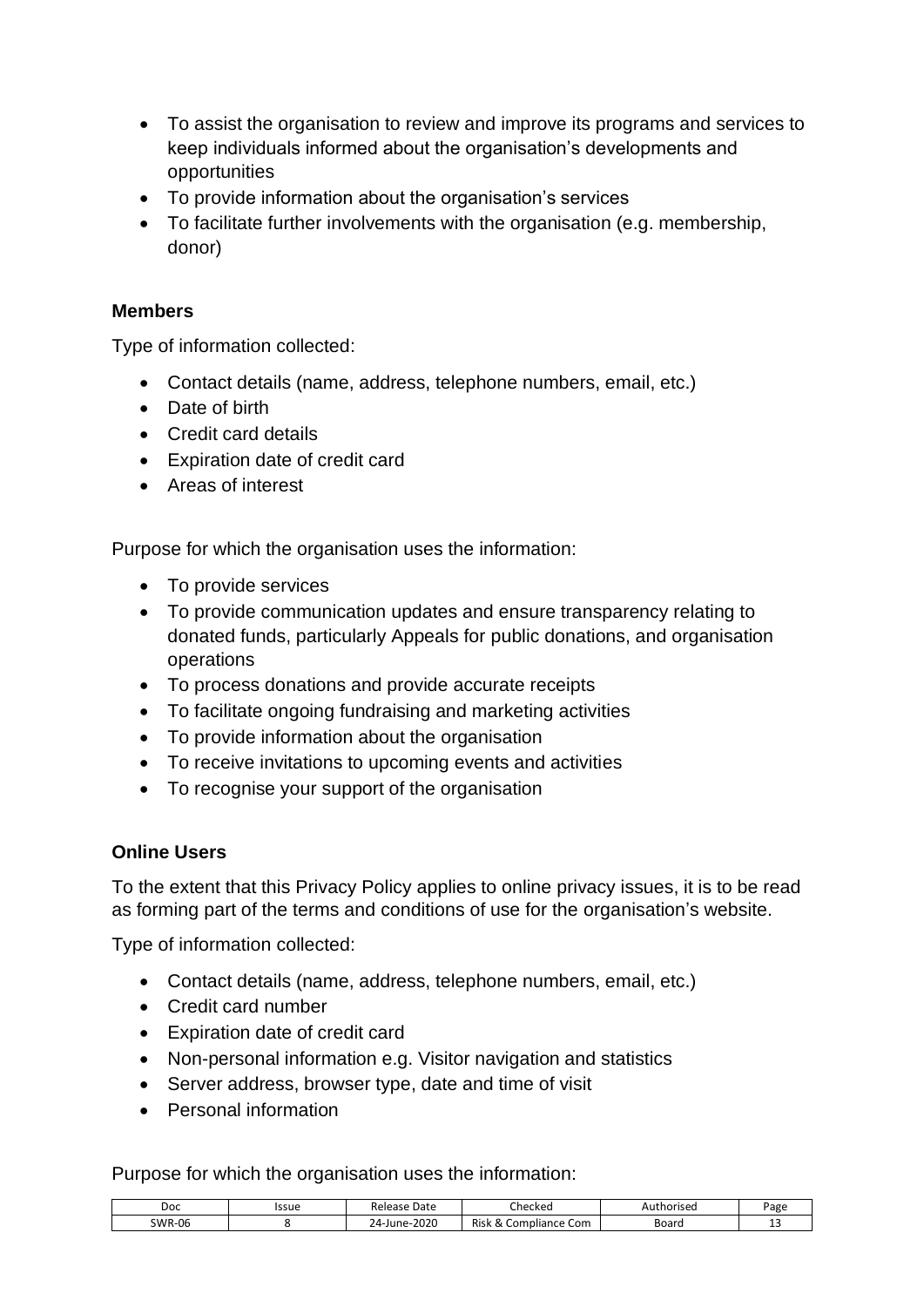- To process donations, purchase orders, online bookings, purchases/transactions (e.g. Booking First Aid Health & Safety courses)
- To analyse website usage and make improvements to the website
- The organisation does not match the personal information collected with the non-personal information.

#### **Additional information**

The website may from time to time contain links to other websites. The organisation stresses that when an online user accesses a website that is not the organisation's website, it may have a different privacy policy. To verify how that website collects and uses information, the user should check that particular website's policy.

#### **How we collect information**

Where possible, we collect your personal and sensitive information directly from you. We collect information through various means, including telephone and in-person interviews, appointments, forms and questionnaires. If you feel that the information that we are requesting, either on our forms or in our discussions with you, is not information that you wish to provide, please feel free to raise this with us.

In some situations, we may also obtain personal information about you from a third party source. If we collect information about you in this way, we will take reasonable steps to contact you and ensure that you are aware of the purposes for which we are collecting your personal information and the organisations to which we may disclose your information, subject to any exceptions under the Act. For example, we may collect information about you from a health care professional, such as your doctor.

#### **Health Information**

As part of administering the organisation's services, the organisation may collect health information. For example, the organisation collects health information (such as medical history) from some clients/beneficiaries participating in organisation programs. When collecting health information from you, the organisation will obtain your consent to such collection and explain how the information will be used and disclosed.

If health information is collected from a third party (such as your doctor), the organisation will inform you that this information has been collected and will explain how this information will be used and disclosed.

The organisation will not use health information beyond the consent provided by you, unless your further consent is obtained or in accordance with one of the exceptions under the Privacy Act or in compliance with another law. If the organisation uses your health information for research or statistical purposes, it will be de-identified if practicable to do so.

| Doc           | Issue | Date<br>Release   | Checked                          | thorised<br>⊣u | Page |
|---------------|-------|-------------------|----------------------------------|----------------|------|
| <b>SWR-06</b> |       | 2020<br>24-June-. | Risk<br>Compliance Com<br>$\sim$ | Board          | -    |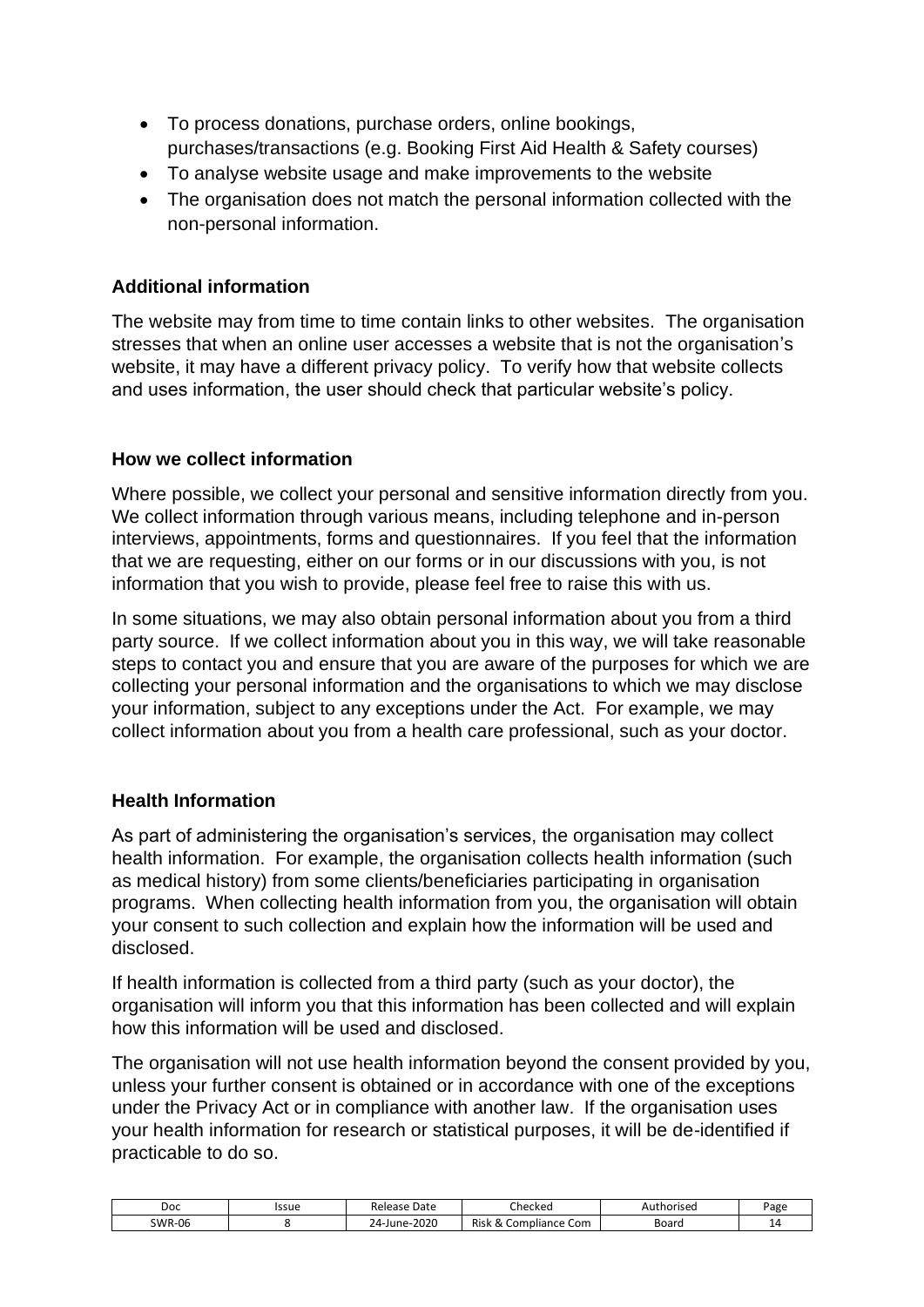#### **Use and disclosure of Personal Information**

We only use personal information for the purposes for which it was given to us, or for purposes that are related to one of our functions or activities.

For the purposes referred to in this Privacy Policy (discussed above under 'Collection of Personal and Sensitive Information'), we may also disclose your personal information to other external organisations including:

- Government departments/agencies who provide funding
- Contractors who manage some of the services we offer to you, such as distribution centres that may send information to you on behalf of the organisation. Steps are taken to ensure they comply with the APPs when they handle personal information and are authorised only to use personal information in order to provide the services or to perform the functions required by the organisation
- Doctors and health care professionals, who assist us to deliver our services
- Other regulatory bodies, such as WorkSafe
- Referees and former employers of the organisations employees and volunteers, and candidates for the organisation employee and volunteer positions, and
- Our professional advisors, including our accountants, auditors and lawyers.

Except as set out above, the organisation will not disclose an individual's personal information to a third party unless one of the following applies:

- The individual has consented
- The individual would reasonably expect us to use or give that information for another purpose related to the purpose for which it was collected (or in the case of sensitive information – directly related to the purpose for which it was collected)
- It is otherwise required or authorised by law
- It will prevent or lessen a serious threat to somebody's life, health or safety or to public health or safety
- It is reasonably necessary for us to take appropriate action in relation to suspected unlawful activity, or misconduct of a serious nature that relates to our functions or activities
- It is reasonably necessary to assist in locating a missing person
- It is reasonably necessary to establish, exercise or defend a claim at law
- It is reasonably necessary for a confidential dispute resolution process
- It is necessary to provide a health service
- It is necessary for the management, funding or monitoring of a health service relevant to public health or public safety
- It is necessary for research or the compilation or analysis of statistics relevant to public health or public safety

| Doc           | Issue | Date<br>Release   | Jhecked                               | horised<br>Aut | Page |
|---------------|-------|-------------------|---------------------------------------|----------------|------|
| <b>SWR-06</b> |       | 2020<br>24-June-1 | 0<br>Risk<br>mpliance Com<br>−om<br>∼ | Boarc          | --   |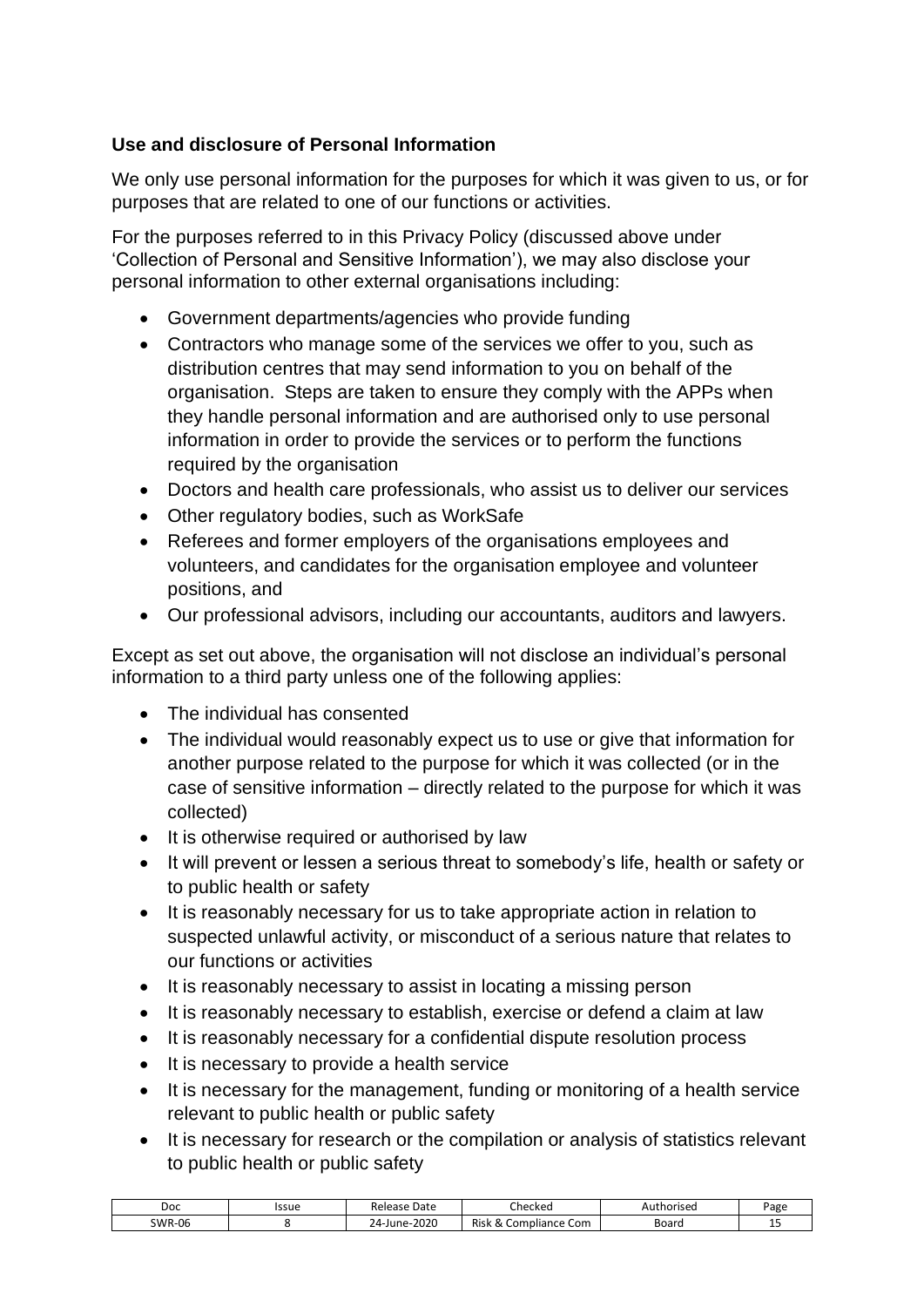• It is reasonably necessary for the enforcement of a law conducted by an enforcement body.

The organisation does not usually send personal information out of Australia. If we are otherwise required to send information overseas we will take measures to protect your personal information. We will protect your personal information either by ensuring that the country of destination has similar protections in relation to privacy or that we enter into contractual arrangements with the recipient of your personal information that safeguards your privacy.

Any breaches of protection of personal information relating to clients accessing the programs must be reported to the relevant funding body.

#### **Security of Personal and Sensitive Information**

Drug ARM takes reasonable steps to protect the personal and sensitive information we hold against misuse, interference, loss, unauthorised access, modification and disclosure.

These steps include password protection for accessing our electronic IT system, securing paper files in locked cabinets and physical access restrictions. Only authorised personnel are permitted to access these details.

When the personal information is no longer required, it is destroyed in a secure manner, or deleted according to our File, Records & Archiving Management Policy.

#### **Access to and Correction of Personal Information**

If an individual requests access to the personal information we hold about them, or requests that we change that personal information, we will allow access or make the changes unless we consider that there is a sound reason under the Privacy Act or other relevant law to withhold the information, or not make the changes.

Requests for access and/or correction should be made to the Privacy Officer (details of which are set out below). For security reasons, you will be required to put your request in writing and provide proof of your identity. This is necessary to ensure that personal information is provided only to the correct individuals and that the privacy of others is not undermined.

In the first instance, the organisation will generally provide a summary of the information held about the individual. It will be assumed (unless told otherwise) that the request relates to current records. These current records will include personal information which is included in the organisation's databases and in paper files, and which may be used on a day to day basis.

We will provide access by allowing you to inspect, take notes or print outs of personal information that we hold about you. If personal information (for example, your name and address details) is duplicated across different databases, the organisation will generally provide one printout of this information, rather than multiple printouts.

We will take all reasonable steps to provide access or the information requested within 14 days of your request. In situations where the request is complicated or

| Doc           | Issue | Release<br>Date                       | Checked                                | uthorised<br>Au | Page |
|---------------|-------|---------------------------------------|----------------------------------------|-----------------|------|
| <b>SWR-06</b> |       | $-2020$<br>$24$ -June- $\overline{ }$ | Risk<br>C<br>npliance Com<br>Com<br>Ō. | Board           | ᅩ    |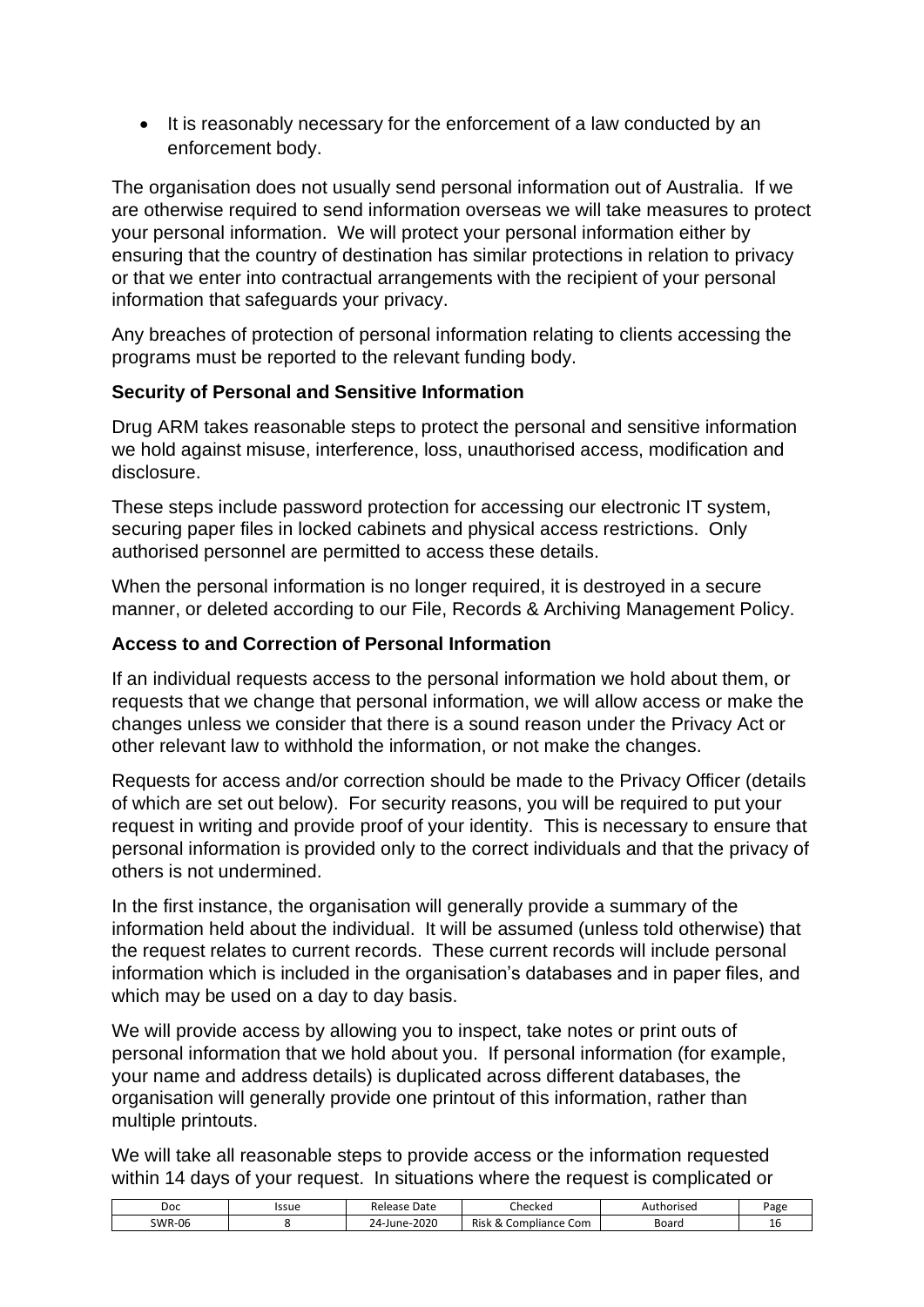requires access to a large volume of information, we will take all reasonable steps to provide access to the information requested within 30 days.

The organisation may charge you reasonable fees to reimburse us for the cost we incur relating to your request for access to information, including in relation to photocopying and delivery cost of information stored off site. For current fees, please contact the Privacy Officer.

If an individual is able to establish that personal information the organisation holds about them is not accurate, complete or up to date, the organisation will take reasonable steps to correct our records.

Access will be denied if:

- The request does not relate to the personal information of the person making the request
- Providing access would pose a serious threat to the life, health or safety of a person or to public health or public safety
- Providing access would create an unreasonable impact on the privacy of others
- The request is frivolous and vexatious
- The request relates to existing or anticipated legal proceedings
- Providing access would prejudice negotiations with the individual making the request
- Access would be unlawful
- Denial of access is authorised or required by law
- Access would prejudice law enforcement activities
- Access would prejudice an action in relation to suspected unlawful activity, or misconduct of a serious nature relating to the functions or activities of the organisation
- Access discloses a 'commercially sensitive' decision making process or information, or
- Any other reason that is provided for in the APPs or in the Privacy Act.

If we deny access to information we will set our reasons for denying access. Where there is a dispute about your right of access to information or forms of access, this will be dealt with in accordance with the complaints procedure set out below.

#### **Changes to this Privacy Policy**

The organisation reserves the right to review, amend and/or update this policy from time to time.

We aim to comply with the APPs and other privacy requirements required to be observed under State or Commonwealth Government contracts.

| Doc           | Issue | Date<br>Release                   | Checked                                               | *horisea<br>Au | Page |
|---------------|-------|-----------------------------------|-------------------------------------------------------|----------------|------|
| <b>SWR-06</b> |       | 2020<br>$\sim$ $\sim$<br>24-June- | Risk<br>. Com<br>npliance<br>$\sim$ LO <sup>mr1</sup> | Boarc          |      |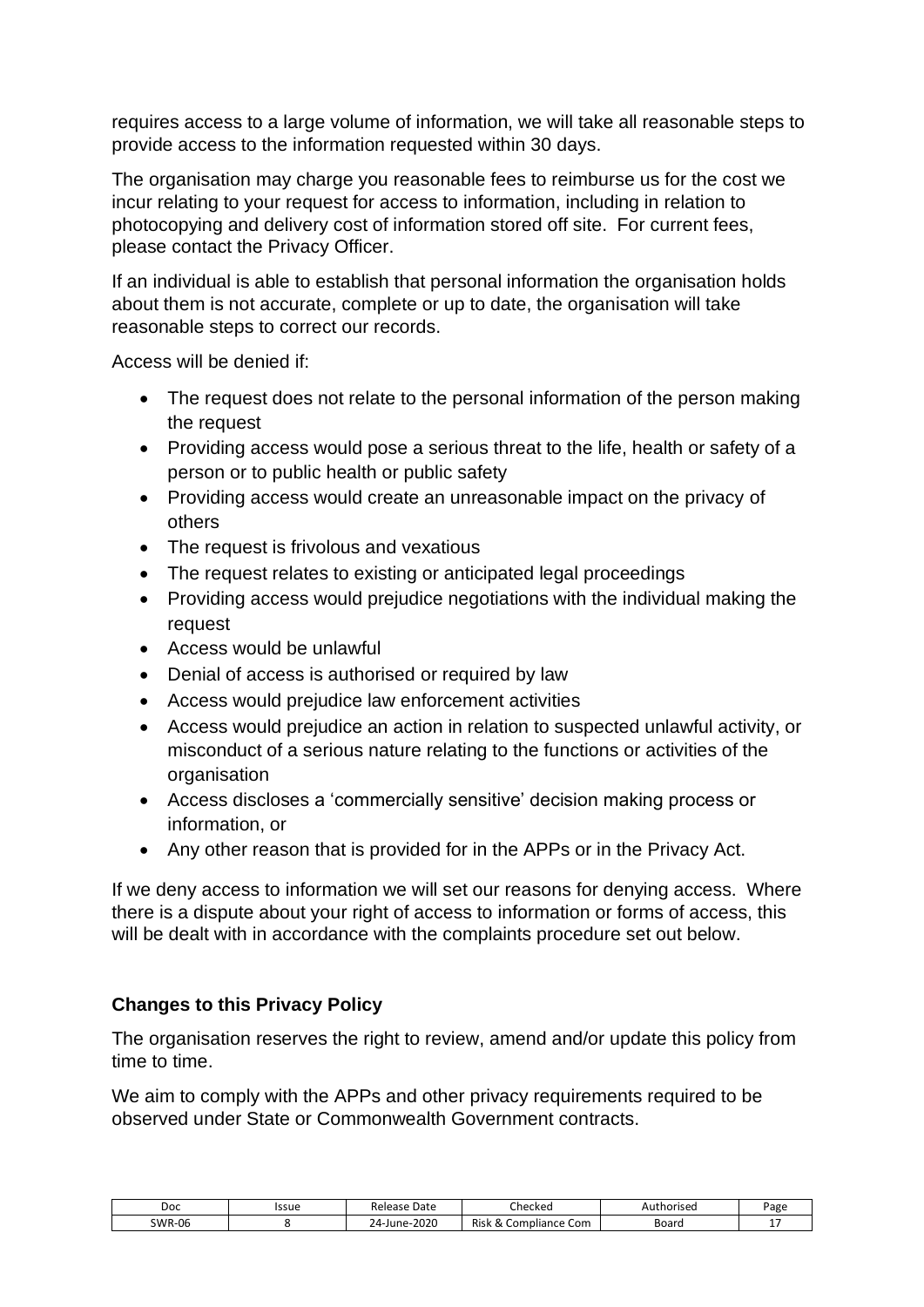If further privacy legislation and/or self-regulatory codes are introduced or our Privacy Policy is updated, we will summarise and substantial modifications or enhancements in this section of our Privacy Policy.

#### <span id="page-17-0"></span>**Part B – Files: how we handle specific types of files that contain personal information**

#### **Public Awareness and Education Files**

Public awareness and education files record details of public awareness and educational activities, such as contact with the media, speeches, event management, surveys and publication preparation.

The limited personal information in public awareness and education files relates to organisations, individuals, media representatives, event attendees, service providers and events calendar listings that appear on our website.

#### **Collection**

It is our usual practice to collect personal information in public awareness and education files directly from individuals.

Sometimes we may collect personal information from an individual's representative or from publicly available sources such as websites or telephone directories.

#### **Use and Disclosure**

We only use the personal information in public awareness and education files for the purposes of undertaking public awareness and education initiatives and managing public relations.

The personal information on public awareness and education files is not disclosed to other organisations or anyone else without consent unless the individual would reasonably expect, or has been told, that information of that kind is usually passed to those organisations or individuals, or the disclosure is otherwise required or authorised by law.

#### **Data Quality**

We maintain and update personal information in our public awareness and education files as necessary, or when we are advised by individuals that their personal information has changed.

#### **Data Security**

Public awareness and education files are stored in either password protected electronic media or in locked cabinets in paper form. When no longer required, personal information in public awareness and education files is destroyed in a secure manner or deleted in accordance with our File, Records & Archiving Management Policy.

| Doc           | Issue | Date<br>Release         | :hecked                                 | uthorised<br>Au | Page |
|---------------|-------|-------------------------|-----------------------------------------|-----------------|------|
| <b>SWR-06</b> |       | 2020<br>$24$ -June- $2$ | <b>Risk</b><br>: Com<br>Compliance<br>∼ | Board           | ᅩ    |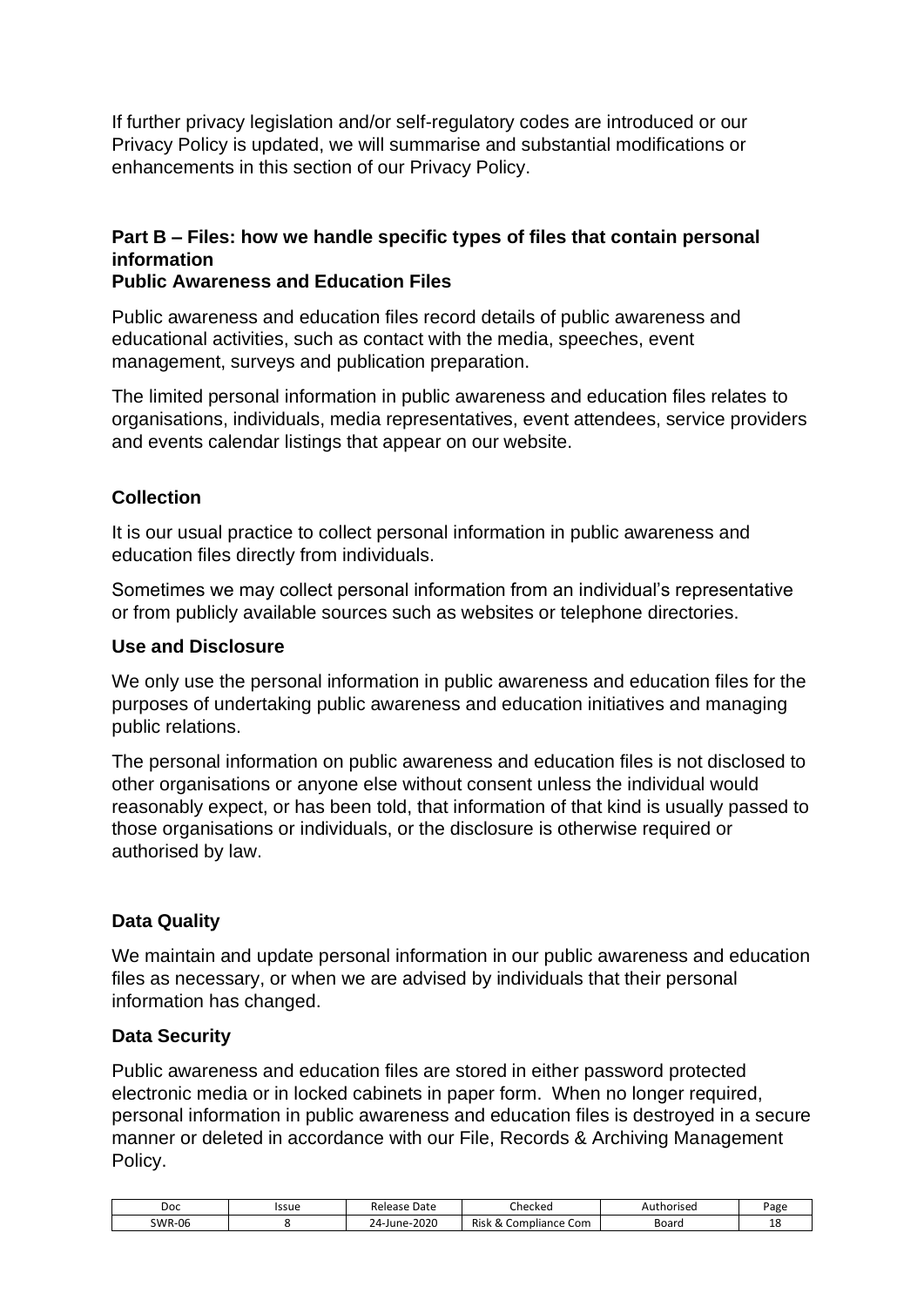The following staff members have access to public awareness and education files on a need to know basis:

- Directors
- Policy staff
- Corporate Services staff
- Executive and Senior Management

#### **Access and Correction**

For information about how to access or correct personal information in public awareness and education files, see '**Access and Correction**' in **Part A** of this document.

#### **Contacts Lists**

#### **Purpose**

We maintain contacts lists which include contact information about individuals who may have an interest in disability services. We use these contact lists to distribute information about our activities and publications.

#### **Collection**

It is our usual practice to collect personal information in contacts lists directly from individuals, for example, where they have asked to be added to a contact list.

Sometimes we collect personal information from a third party or from a publicly available source such as a website or telephone directory. We usually only collect personal information in this way if the individual would reasonably expect us to, or has given their consent. For instance, we might collect this information if we thought that the individual (or the organisation that they work for) would like to receive information about services we are carrying out, or that they might be likely to consider information about our services useful in the work they do. We would only contact this individual in their work capacity.

#### **Use and Disclosure**

We only use personal information in contacts lists for the purpose of managing stakeholder relations.

We do not give personal information about an individual to other organisations or anyone else without consent unless the individual would reasonably expect, or has been told, that information of that kind is usually passed to those organisations or individuals, or the disclosure is otherwise required or authorised by law.

#### **Data Quality**

We maintain and update personal information in our contacts lists when we are advised by individuals that their personal information has changed. We also

| Doc           | Issue | Date<br>Release  | hecked                                            | thorised<br>¬u≀ | Page |
|---------------|-------|------------------|---------------------------------------------------|-----------------|------|
| <b>SWR-06</b> |       | 2020<br>24-June- | Risk<br>mpliance Com<br>.0 <sup>m</sup><br>$\sim$ | Board           | --   |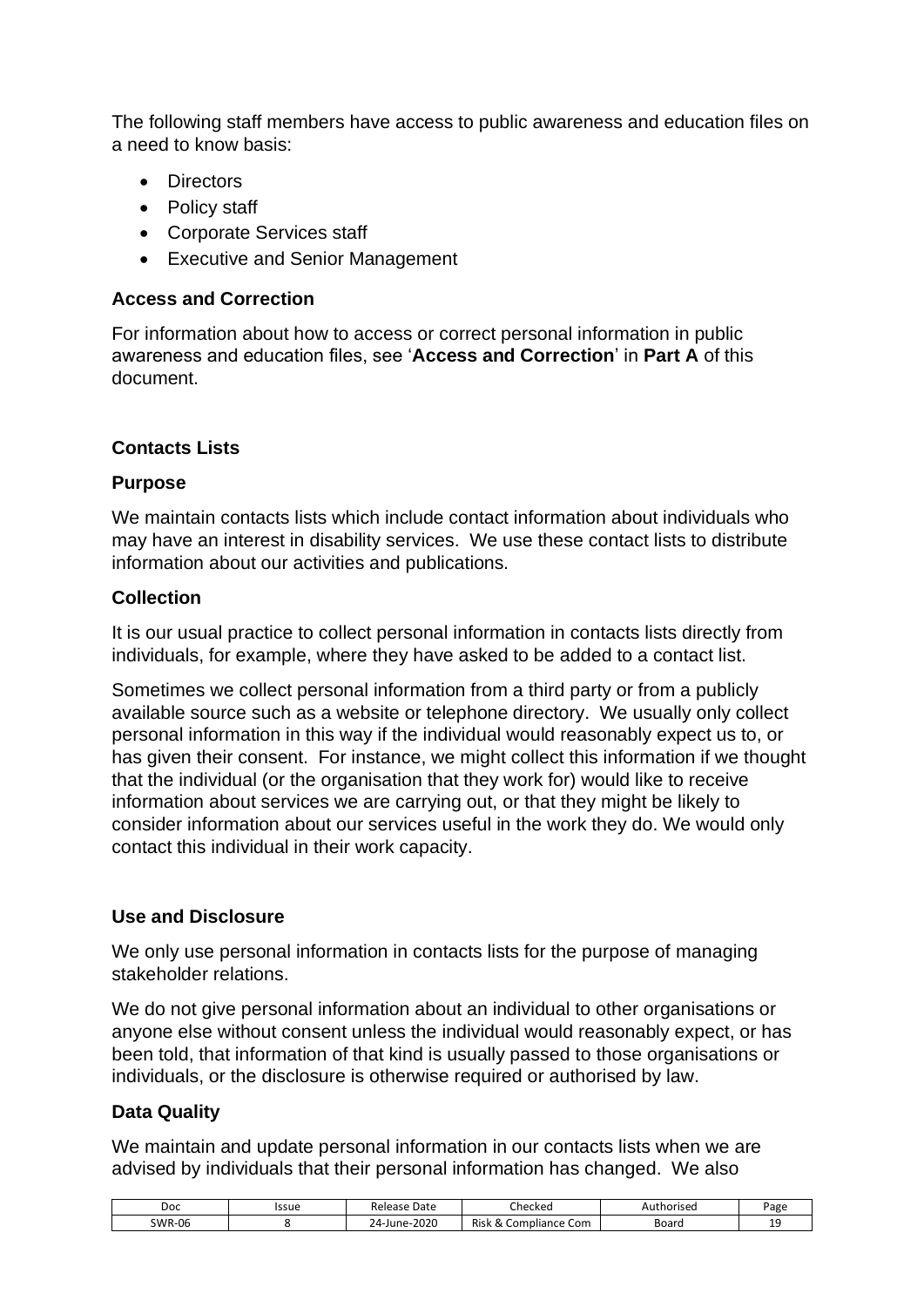regularly audit contacts lists to check the currency of the contact information. We will remove contact information of individuals who advise us that they no longer wish to be contacted.

#### **Data Security**

The personal information in the contacts lists is stored in either password protected electronic media or in locked cabinets in paper form. When no longer required, personal information in contacts lists is destroyed in a secure manner or deleted in accordance with File, Records & Archiving Management Policy.

Routine access to contacts lists is limited to the database operators who have responsibility for maintaining the contacts lists. Other staff members have access to the personal information in contacts lists on a need to know basis.

#### **Access and Correction**

For information about how to access or correct personal information in public awareness and education files, see '**Access and Correction**' in **Part A** of this document.

#### <span id="page-19-0"></span>**Responding to a Subpoena**

Subpoenas are managed centrally by a member of the management team. The management team must be notified of a subpoena request.

Subpoenas will most likely be requested by a Solicitor but issued by the Courts:

- QLD Supreme Court or District Court of Queensland
- NSW Supreme Court; District Court; Police Officers and a Prosecutor who is a Public Officer (being council employees, officer or employee of a statutory body representing the Crown, Director of Public Prosecutions etc); Local Court proceedings
- SA Deputy Registrar of the Supreme Court of South Australia and includes any officer of the Court assigned by the Chief Justice

#### <span id="page-19-1"></span>**1. Preparing subpoenaed files**

Carefully read over what is being requested in the subpoena and the timeframe associated. You can contact the solicitor stated on the subpoena to clarify what is being requested if you have questions. Ensure that when you contact the solicitor you maintain the client's confidentiality, only ask general questions around what is required, do not offer details contained in the client's file.

Contact your direct supervisor/line manager and let them know you have files that have been subpoenaed. They will seek confirmation from the Executive Director or nominee that the request is a legally binding subpoena. Your manager will then work to support you in ensuring you have time to prepare the files.

The subpoena may ask for originals, but generally it will ask for a copy. If you are unsure, you can contact the court registrar on the subpoena. Paper files should be photocopied. Files from the database can be printed or saved on a CD. All

| Doc           | Issue | Release<br>Date    | $\overline{\phantom{0}}$<br>Ihecked                                    | Authorised | Page                 |
|---------------|-------|--------------------|------------------------------------------------------------------------|------------|----------------------|
| <b>SWR-06</b> |       | June-2020<br>$24-$ | Risk<br>Com<br>npliance (<br>.0 <sup>m</sup><br>$\scriptstyle{\alpha}$ | Board      | $\mathcal{L}$<br>ັ∠ບ |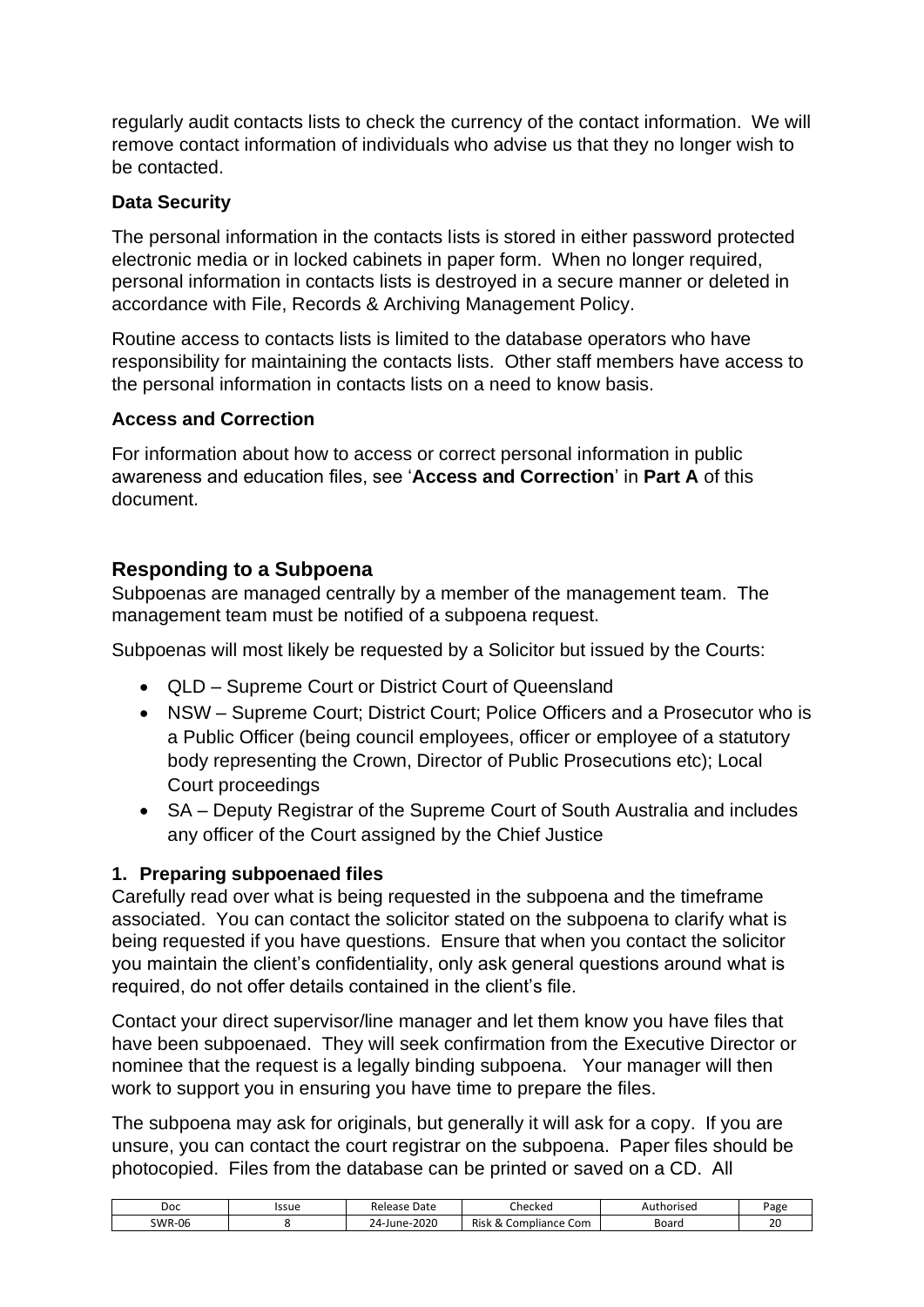subpoenaed documents should be placed in an envelope together. When working on preparing the subpoenaed documents the utmost care should be taken to ensure privacy and confidentiality of the files; ensure materials are stored like hardcopy case files (i.e. in locked drawers) when not being worked on.

You MUST NOT amend or change the content of your case notes once receiving a subpoena. The reality is that your case files can be subpoenaed at any time and this is one of many reasons that the utmost care and professionalism should be used in client file documentation. You can make objections about the case files being used in the court proceedings, see "Objections" below.

You must deliver, or arrange the delivery of, the subpoenaed documents to an adult at the address stated on the subpoena.

Copies of the Subpoena and detailed case notes should be made in the clients file.

#### <span id="page-20-0"></span>**2. Objections**

You MUST supply the requested information to the court, however you can make an objection to all or some of the material being used. Objections may be based on the information putting the health or safety of the client, or another person, at risk; information that is not relevant to the proceedings and is sensitive; or other scenarios where the release of the information may be harmful. Refer **Objection to Subpoena Letter** (**F06.01**)

The process may vary across courts, so contact the court for details. Generally, you will supply a written objection, and in a separate envelope supply all subpoenaed documents highlighting or noting the items you object to.

If you do not have the grounds for an objection you may identify certain materials as "sensitive" and request that the Judge or Magistrate reviews the information to decide on the limitations they will set around disclosure.

If you are considering an objection discuss this with your manager so that the organisation can support you in preparing the documentation.

You MUST supply all subpoenaed documents. Withholding documentation, even on the grounds of professional discretion, may place you in contempt of court and have legal consequences.

#### <span id="page-20-1"></span>**3. Notifying clients**

It is best practice to notify the client that their files have been subpoenaed. Be clear that you are contacting them as a courtesy and not for their consent. Explain that you are legally obligated to supply the information. You can remind them of how this was covered in the Privacy and Confidentiality Agreement at the start of their engagement with the service. You may state any objections you made to the court about the files being used, but be clear that the court may choose to ignore these objections.

#### <span id="page-20-2"></span>**4. Requesting reimbursement for the preparation of materials**

In most cases you can request reimbursement through the court for time and materials used to prepare the subpoenaed files. Discuss with your manager whether this will be a process you will undertake. For many simple requests this will be

| Doc           | Issue | Date<br>Release           | - 1<br>Checked                                               | Authorised | <sup>o</sup> age |
|---------------|-------|---------------------------|--------------------------------------------------------------|------------|------------------|
| <b>SWR-06</b> |       | $-2020$<br>$24-$<br>June- | <b>Risk</b><br>npliance Com<br>_om<br>$\scriptstyle{\alpha}$ | Board      | -<br><u>_</u>    |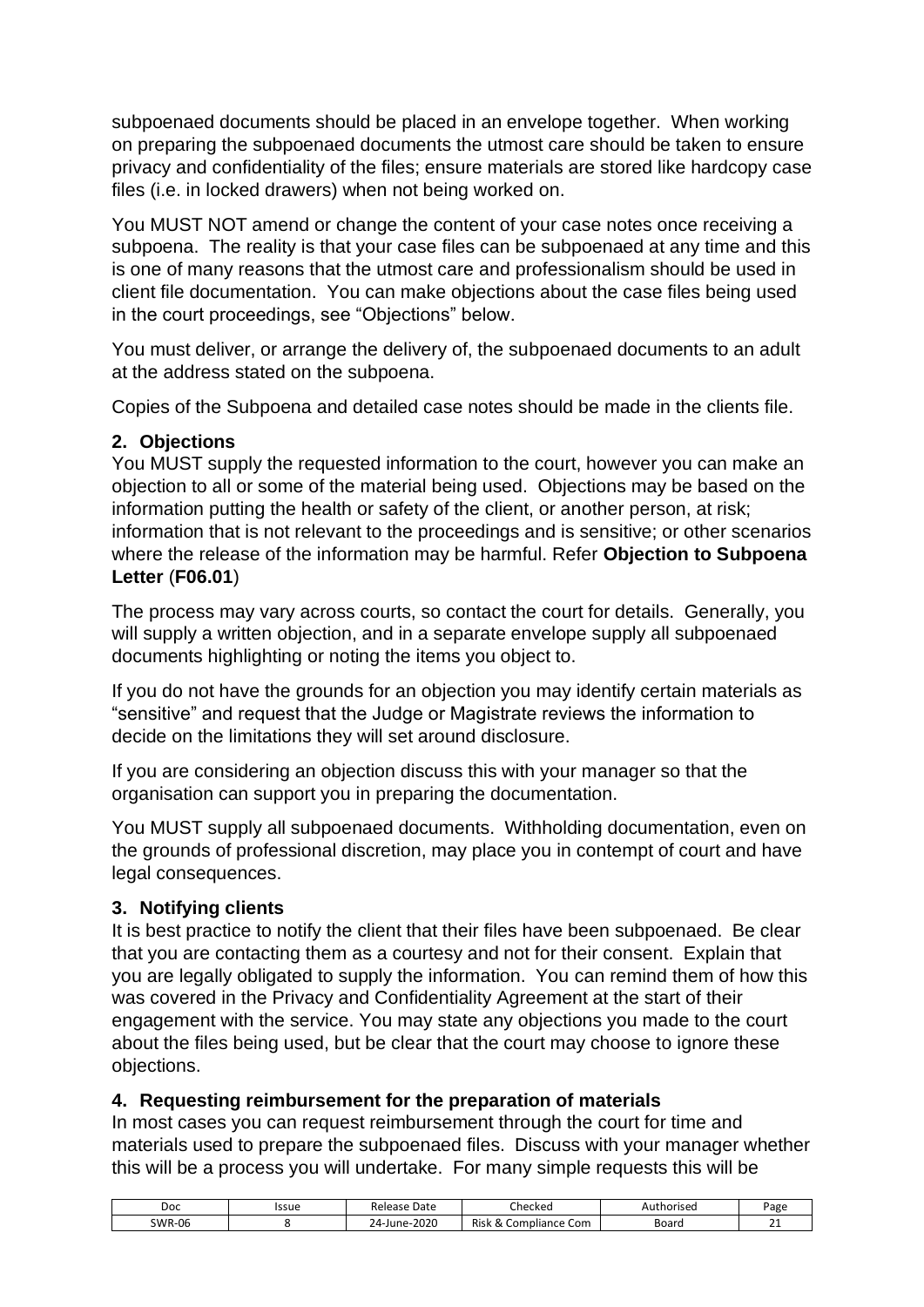unnecessary, but when large amounts are requested, or items are recalled from archives, this process may help recover costs for the organisation. The amount covered varies between courts and should be investigated. Record time spent and cost at your hourly rate, for photocopied materials cost at \$0.50/page, if a CD is supplied cost the price of the CD, if items are recalled from archives include the cost from the archiving company. Contact the finance department for the preparation of an invoice.

Where a cheque or payment accompanies the subpoena, discuss with your supervisor/line manager if the amount is adequate and forward to Corporate Services for processing.

#### <span id="page-21-0"></span>**5. Questions or concerns**

If you have any questions about what information is being requested, you can contact the *solicitor requesting the case files.*

If you have any questions about how to submit the files (format, originals, etc.), how to make an objection or identify material as sensitive (i.e. requesting the Judge consider what is relevant and what should be disclosed), or how to reclaim cost associated with preparing the subpoenaed files, contact *the court that issued the subpoena.*

If you have any other questions you can talk to your manager. If necessary, the organisation can seek legal advice.

#### <span id="page-21-1"></span>**Child Safe Environments**

This policy represents a strong commitment to child safety and to maintaining child safe environments within all programs and services. The organisation recognises that every person engaged with our organisation has the right to an environment free from abuse.

This policy complies with our obligations under the Children and Young People (Safety) Act 2017 (SA), the Child Protection Act 1999 (Qld), the Child Protection Reform Amendment Act 2017 (QLD), and the Child Protection (working with children) Act 2012 No 51 (NSW).

All children who are involved with one of the organisations, either as a client or the child in the care of a client have a right to feel and be safe. We are committed to the safety and well-being of all children and young people accessing our services, and the welfare of the children in the care of clients is our first priority. This commitment is demonstrated in the following ways:

- We aim to create a child safe environment where all children feel valued and safe.
- We encourage children who use our services to express what is important to them.
- We value diversity and do not tolerate any discriminatory practices, harassment or bullying (refer to **ACC-04 Service Access**).

| Doc           | Issue | Date<br>Release  | :hecked                                  | Authorised | <sup>o</sup> age |
|---------------|-------|------------------|------------------------------------------|------------|------------------|
| <b>SWR-06</b> |       | 2020<br>24-June- | 0<br>Risk<br>' Com<br>C<br>npliance<br>Δ | Board      | $\sim$<br>__     |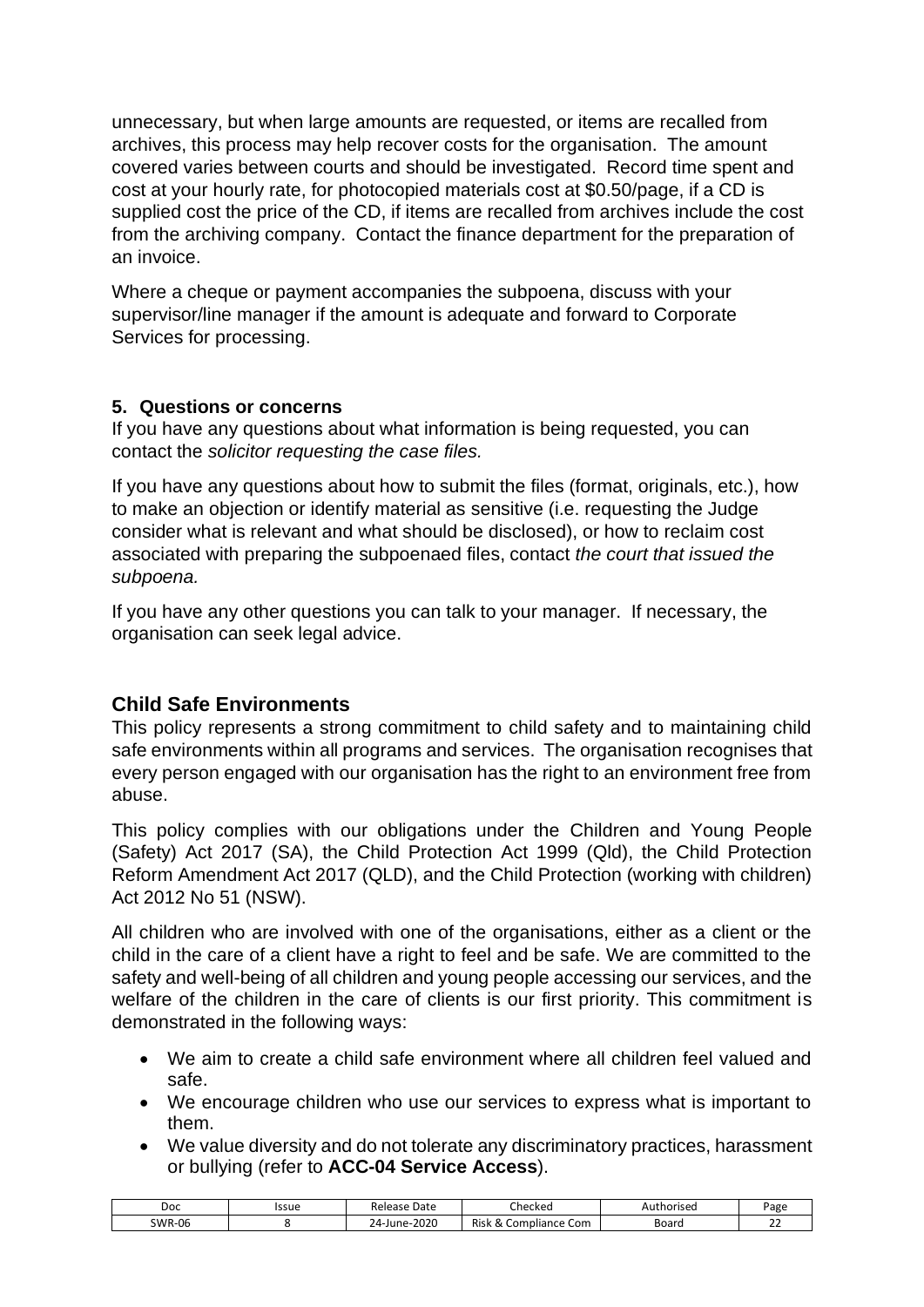- We listen to and act on concerns that children, or their parents, raise with us (refer to **FCA-07 Feedback, Complaints and Appeals**).
- We apply best practice standards in the screening and recruitment of employees and volunteers.
- We conduct a criminal history assessment for all employees and volunteers and ensure that criminal history information is dealt with in accordance with best practice standards (refer to **HRE-08 Human Resources**).
- We comply with the Privacy Act 1988 (including amendments) in all of our dealings with children and any records relating to their involvement with our organisation. Refer to the section **'Privacy'** in this policy document.
- All employees and volunteers are made aware of and must abide by our Code of Conduct (refer to **HRE-08 Human Resources**).
- We seek to attract and retain a high standard of employees and volunteers who are provided opportunities for regular supervision, support, training and professional development (refer to **HRE-08 Human Resources**).
- We carry out regular risk assessments relating to the maintaining of child safe environments within the organisation (refer to **PRO-0213 Risk Management**).

The organisation will not tolerate incidents of child abuse. All employees and volunteers understand their obligation to notify the relevant state authority as soon as practicable if they have a reasonable suspicion that a child has been, or is being, abused or neglected. We ensure that employees and volunteers are aware of how to make appropriate reports and provide opportunities for staff and volunteers to attend Child Safe Environment training.

Employees and volunteers must also report to management any reasonable suspicion that a child has been, or is being abused or neglected by another employee or volunteer. The organisation may resolve to take protective action to keep the child and others safe.

#### <span id="page-22-0"></span>**Notification of Firearms and Weapons**

Should an employee of the organisation suspect that:

- A client is suffering from a physical or mental illness or condition, **and**
- there is a threat to the person's safety or the safety of another person, **and**
- there is a risk associated with the person's possession or use of a firearm or other weapons,

they should make a report to their state police of this suspicion as soon as possible after first becoming suspicious. Employees and volunteers must report the incident to management and file an incident report as soon as possible.

#### <span id="page-22-1"></span>(South Australia only)

Where the weapon is a Firearm, complete the Medical Notification to the Registrar of Firearms online form (PD486A). Submit the form by pressing email. A copy should be kept in the appropriate client file. Employees and volunteers must report the incident to management and file an incident report as soon as possible.

| Doc    | Issue | Date<br>Release            | Checked                                | Authorised | Page          |
|--------|-------|----------------------------|----------------------------------------|------------|---------------|
| SWR-06 |       | $-2020$<br>$24$ -June- $2$ | <b>Risk</b><br>Com<br>Compliance<br>Ωv | Board      | ~<br><u>_</u> |